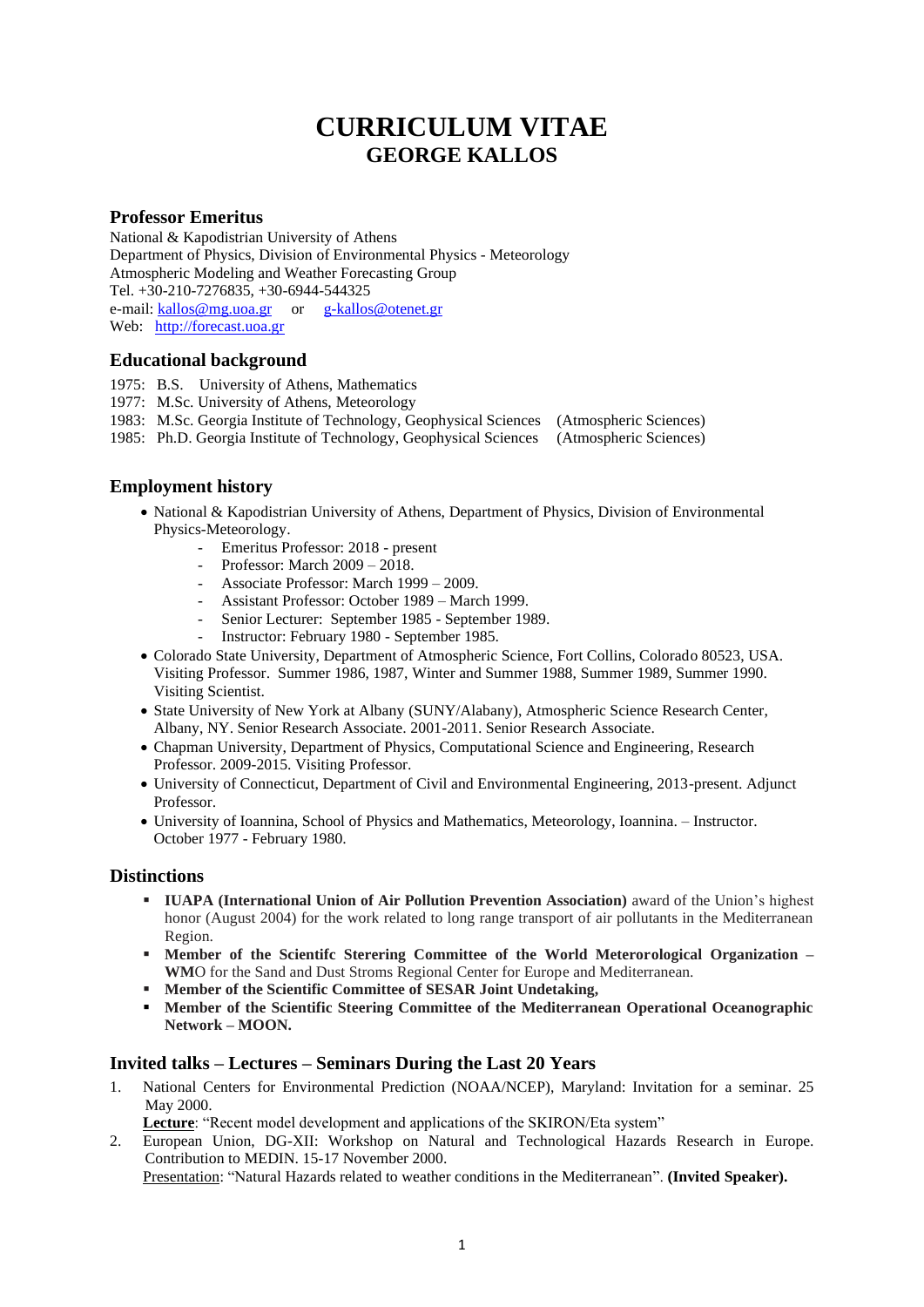3. New York State Energy Research and Development Authority (NYSERDA), Conference on Environmental Monitoring, Evaluation, and Protection in New York: Linking Science and Policy. Albany, NY, 24-25 September 2001.

Presentation: Atmospheric Transport and Fate of Mercury in New York State - Model Development and First Results. (**Invited Speaker**).

- 4. Bilateral Israeli-Turkish workshop on "Atmospheric Deposition of Aerosols and Gases in the Eastern Mediterranean", 6-8 January 2002, Golden Tulip Hotel, Dead Sea, Israel Presentation: Recent developments towards the prediction of desert dust cycle in the atmosphere. **(Invited speaker).**
- 5. Atmospheric Modelling From Microscale to Global, 5<sup>th</sup> RAMS Workshop and Related Applications, 30 September- 3 October 2002, Santorini, Greece. Presentation: NHREAS: A very High Resolution Weather, Wave and Ship Safety Forecasting. Presentation: A Multi-Scale Transport and Transformation of Air Pollutants in the Mediterranean Region and North Africa. (**Opening Talk**).
- 6. 13th World Clean Air and Environmental Protection, August 2004, London, UK. Presentation: "Production and Transformation of Anthropogenic and Natural Aerosols in the Mediterranean Region" (**invited talk**)
- 7. International Association of Meteorology and Atmospheric Sciences (IAMAS) 2005 Scientific Assembly, Beijing, China, August 2-11. Presentation: "Saharan dust transport towards the Euro-Mediterranean Region and its implications to air quality, ecosystems and climate". (**invited talk**).
- 8. NOAA/EPA Golden Jubilee Symposium on Air Quality Modeling and Its Applications, 20—21 September 2005, Durham, North Carolina. Presentation: "Long-Range Transport of Anthropogenically and Naturally Produced PM in the Mediterranean and North Atlantic: Present Status of Knowledge". (**invited speaker**)
- 9. 3<sup>rd</sup> International Symposium on Air Quality Management at Urban, Regional and Global Scales (AQM) and 14th IUAPPA Regional Conference. 26-30 September 2005, Istanbul, Turkey. Presentation: "Air Pollution Modeling in the Mediterranean Region: From Analysis of Episodes to Forecasting". (**invited speaker**).
- 10. SEASAR06, 2006, ESA-ESRIN Frascati, Italy. Advances in SAR Oceanography from ENVISAT ans ERS Missions. 23-26 Janualy 2006 Presentation: Assimilation of ENVISAT altimeter and scatterometer data in real time wave predictions, (**invited speaker**).
- 11. Kallos, G., 2005: Forecast of air pollution in the Mediterranean Sea. Internation Workshop "Towards clean air for Europe: a challenge", Siracusa, Italy, 9-11 November 2005. (**invited speaker**).
- 12. Kallos, G., 2006: Operational air quality forecasting in the Mediterranean: What we learned so far. Internation Workshop on air quality CIPA, Siracusa, Italy, 25 November 2006. (**invited speaker**).
- 13. Kallos, G., M. Astitha, P. Katsafados and C. Spyrou, 2006: SOURCES, PATHS AND SCALES OF TRANSPORT AND TRANSFORMATION OF PM IN THE MEDITERRANEAN AND NORTH ATLANTIC. 2006 **American Geophysical Union Annual Meeting. 11-15 December 2006, San Francisco, USA**. (**invited talk**).
- 14. Kallos, G., 2006: Critical Issues Concerning Model Applications in Marine Environment RAMS Applications. 6th RAMS workshop, May 2006, Itamabuca, Brazil. (**invited speaker**).
- 15. Kallos, G., G. Galanis, 2007: New techniques for wind speed forecasting and application to power production. Conference in Wind Energy in Poland, Warsaw 20-12 March 2007. (**invited speaker**).
- 16. Kallos, G., Marina Astitha, Petros Katsafados Chris Spyrou and Elias Mavromatidis, 2007: SAHARAN DUST TRANSPORT AND ITS IMPACT ON AIR QUALITY, ECOSYSTEMS AND REGIONAL CLIMATE. XXIV 2007 IUGG Inetrnational Association of Meteorology and Atmosphoreic Sciences – IAMAS Conference. Session on "Mineral dust cycle and its impact on clouds and radiation", 2-13 July 2007, Perugia, Italy. (**invited talk**).
- 17. Kallos, G., 2007, Evaluation of Long-Range Transport contributions on air quality degaradation. Workshop on the Evaluation of Regional-Scale Air Quality Modeling Systems in Research Triangle Park, NC, August 7-8, 2007. (**invited participant and panelist**)
- 18. Kallos G., C. Spyrou, M. Astitha, 2007: WMO/GEO Expert Meeting on an International Sand and Dust Storm Warning System, 7-9 November 2007, Barcelona, Spain. (**invited speaker**).
- 19. SEASAR 2008, ESA-ESRIN Frascati, Italy. The second International Workshop on Advances in SAR Oceanography from ENVISAT and ERS Missions. 21-25 Janualy 2008 Presentation: The new WAM4 model and its data assimilation capabilities (**invited speaker**).
- 20. From Deserst to Monsoons. First conference 1-6 June 2008, Hotel Aldemar, Crete. Presentation: Saharan Dust and Anthropogenic Aerosols – Regional Characteristics **(invited talk)**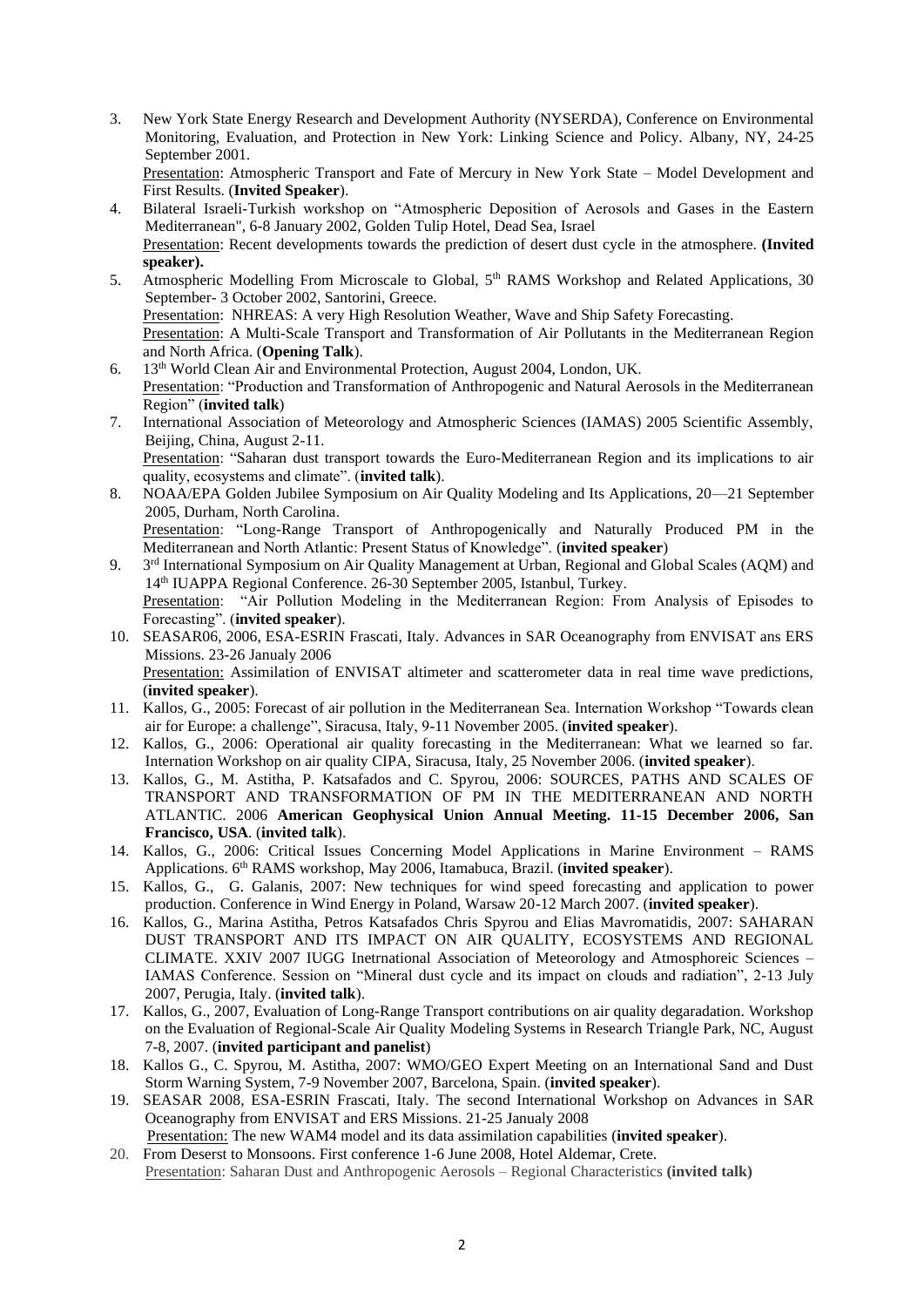- 21. Symposium on Natural disaster prediction and creation of synergies for mitigation of the forest fires impacts. Organizeg by the Harvard School of Public Health. Megaron, Athens, 2 April 2008. Presentation: EARLY WARNING SYSTEMS FOR NATURAL DISASTERS RELATED TO WEATHER (**invited talk**).
- 22. 6th Mediterranean Conference and Exhibition on Power Generation, Transmission, Distribution and Energy Conversion. 2-5 November 2008, Macedonia Palace, Thessaloniki, Greece. Presentation: Numerical Weather Prediction in wind energy forecasting: New techniques. MEDPOWER2008 (**invitel talk**).
- 23. Fall Colloquium on the Physics of Weather & Climate: Regional Weather Prediction and Modeling. September 29 – October 10, 2008. ICTP, Trieste, Italy**.**  Presentation**:** The SKIRON/dust recent development and operations. **(invited talk).**
- 24. Fall Colloquium on the Physics of Weather & Climate: Regional Weather Prediction and Modeling. September 29 – October 10, 2008. ICTP, Trieste, Italy**.**  Presentation: Aerosol cloud interactions in ICLAMS system. **(invited talk).**
- 25. ESF- MedCLIVAR Workshop.Climate Change Modeling for the Mediterranean region International Center for Theoretical Physics, Trieste, Italy, 13 - 15 Oct 2008.
- Presentation: Key Processes in Regional Atmospheric Modeling in the Mediterranean **(invited talk).** 26. WMO Scientifc Steering Committee on dust storms, Euromediterranean Regional Center. 23-26 November 2008, Carthage, Tunis Presentation: Saharan dust modeling activities at NKUA. **(invited speaker).**
- 27. International workshop on: Atmospheric Composition Changes: Climate-Chemistry Interactions Lecce, Italy - November 2-4, 2009. Presentation: Modeling aerosol-radiation-cloud and precipitation processes in the Mediterranean region on an integrated approach. **(Invited talk)**
- 28. King Abdullah University of Science and Technology (KAUST), 15-16 April 2010,
- Presentation: Modeling aerosol-radiation-cloud and precipitation processes. (**Invited Seminar).** 29. THE 6TH SPECIALTY CONFERENCE AND EXHIBITION ON ENVIRONMENTAL PROGRESS IN THE PETROLEUM & PETROCHEMICAL INDUSTRIES, ENVIRO ARABIA 2010, 18-21 APRIL 2010
- Presentation: MODELING AEROSOL-RADIATION-CLOUD & PRECIPITATION PROCESSES. **(Invited talk)** 30. NASA Goddard Space Flight Center: 30 June 2011.
- Presentation: The role of natural and anthropogenic particles on radiation-cloud-precipitation cycle in mid latitudes **(invited talk)**
- 31. Kuwait Aviation Authority, 24 July 2011 Presentation: Predicting deser dust and sandstorms **(inited talk)**
- 32. 6th International Workshop On Sand/Duststorms And Associated Dustfall, 7-9 September 2011, Athens: Presentation: The desrt dust and its impacts: General considerations **(keynote speaker)**
- 33. World Health Organization, Tashkent, Uzbekistan, 21 September 2011.
- Presentation: Desert dust modeling for the Lake Aral and Karakalpakstan desert **(invited seminar)** 34. **48th** OHOLO Conference on Emerging Remote Sensing Techniques and Associated Modeling for Air Pollution Applications Eilat, Israel – November 6-10, 2011 Eilat, Israel. Presentation: Natural and anthropogenic origin particles and their role on radiation-cloud-precipitation cycle in rural and semi-arid areas (**invited talk)**
- 35. WMO SDS-WAS, Regional Center for Northern Africa, Europe and Middle East Steering Group Meeting: 25-26 November 2011, Antalya, Turkey. **(invited talk)** Presentation: Desert dust modeling: New development
- 36. 32nd NATO/SPS International Technical Meeting on Air Pollution Modelling and its Application, 7 11 May, 2012, Utrecht, The Netherlands. **(invited speaker)**
- Presentation: The role of aerosol properties on cloud nucleation processes 37. University Wuppertal, "Reacting Atmosphere Academy", July 2012.
- Presentation: Aerosol physical and chemical properties and their impact on radiation and clouds
- 38. University of Connecticut, Department of Civil and Environmental Engineering, Storrs, Connecticut, 16 October 2012 **(invited seminar)**
	- Presentation: Aerosol-radiation-cloud-precipitation interactions
- 39. University of Thessalie, Department of Mechanical Engineering, Volos, Greece, 16 November 2012**. (invited seminar)** 
	- Presentation: Atmospheric models and their use in engineering applications.
- 40. 33rd International Technical Meeting on Air Pollution Modelling and its Application, 26 30 August 2013, Miami, Florida, USA. **(invited talk)**

Presentation: Issues related to on/offline meteorological and atmospheric chemistry model coupling,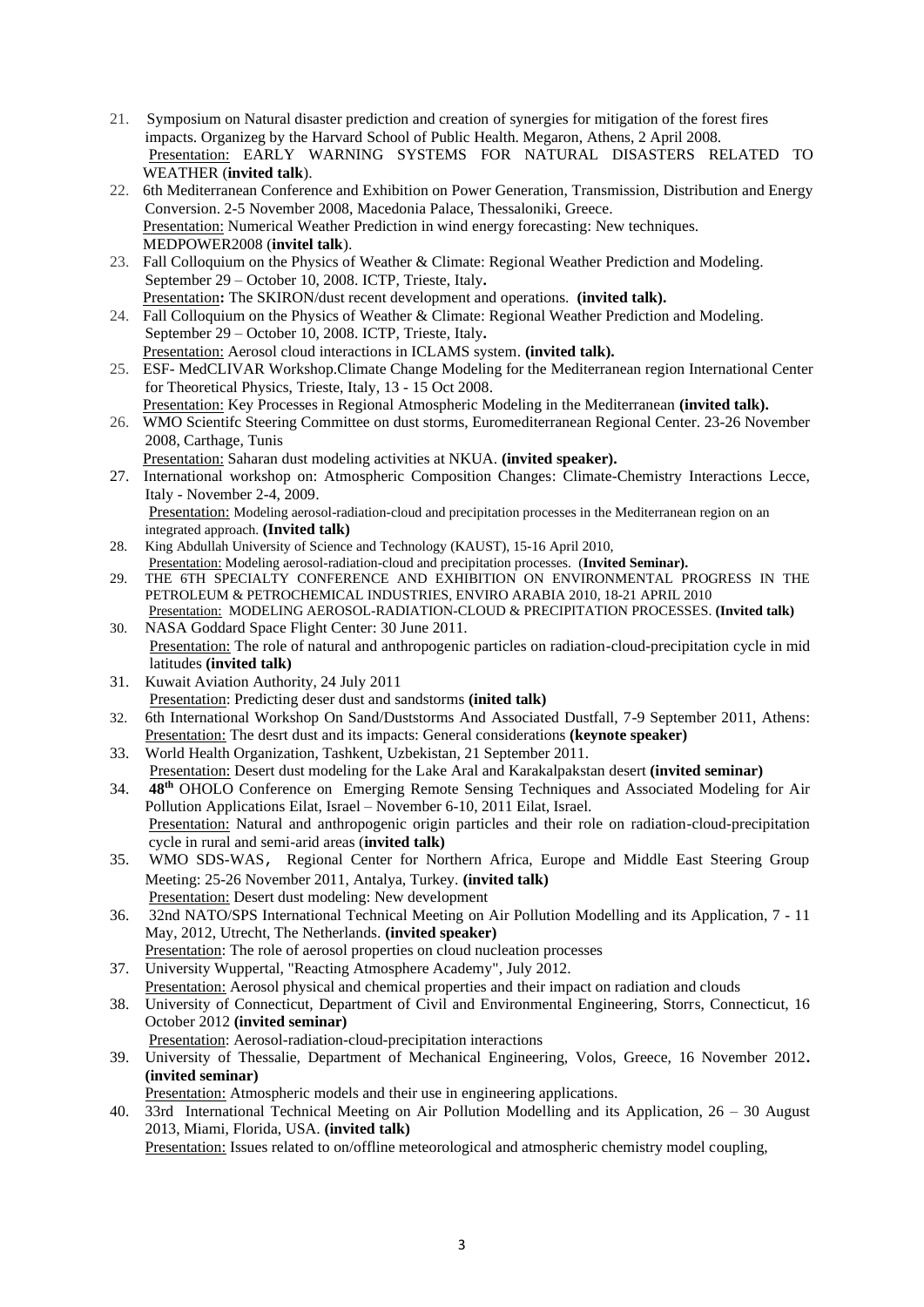- 41. PetroEnvironment, 2016. 8th symposium and Exhibition on Environmental Progress in the Petroleum & petrochemical, Dammam, Saudi Arabia 22-24 February, 2016. "The dust cycle in the Arabian Peninsula: from sand dunes to haboobs". **(invited talk)**
- 42. Brazilian Symposium on Water Waves, Federal University of Rio de Janeiro, Brazil, 14-16 March 2016. **(invited talk)**

Presentation: The European offshore wind and wave energy resource analysis – Combined exploitation ‐ Analysis of extremes"

- 43. Ocean Waves and Wave-Coupled Processes Workshop, December 7-9, 2016, Australia-China Centre for Maritime Engineering, University of Melbourne, Melbourne, Australia**. (invited talk)** Presentation: "Modeling of Atmospheric-Wave Processes With a Fully-Coupled System"
- 44. Invited presentation to the Minister of Environment, Water and Agriculture of Saudi Arabia, 5-7 November 2018.

Presentation: The dust cycle in the Arabian Peninsula: From sand dunes to haboobs **(personal invitation)**

45. PetroEnvironment, 2019.98th symposium and Exhibition on Environmental Progress in the Petroleum & petrochemical, Dammam, Saudi Arabia 19-21 February, 2019.

Presentation: "Climate Patterns and Characteristics of the Arabian Peninsula". **(Keynote Speaker)**

# **Funded Research and professional activities during the last 20 years**

- 1. Modeling the Atmospheric Mercury Cycles (MAMCS). Supported by the DG-XII of the EU. Principal Investigator for the NKUA part. 1997-2000.
- 2. Cloud Airborne Radar and Lidar Study (CARL). Supported by the DG-XII of the EU. Principal Investigator for the NKUA part. 1997-2000.
- 3. Supply, Installation and Operation of a System of Floating Oceanographic Measurement Stations for the Monitoring and Forecasting of the Greek Seas "POSEIDON". Funded by the European Bank. Principal Investigator for the NKUA part (Atmospheric Model Development and Operation). 1998-99.
- 4. Regional scale circulations in the Mediterranean- Effects on air pollutant dispersion. Bilateral Cooperation with Spain. Supported by GSRT. Principal Investigator. 1998-1999.
- 5. A high-resolution weather forecasting system for marine and other applications. "Project EPET-II, "NHREAS" Supported by EU and GSRT. Principal Investigator. 1999-2001.
- 6. Cooperation with the numerical weather prediction group (IBM, FSL, NCEP) for the high-resolution weather forecasts for Atlanta 96 Olympics.
- 7. Mediterranean Forecasting System Pilot Project (MFSPP). Supported by the DG-XII of EU (Contract MAS3-CT98-0171). Participant. 1999-2001.
- 8. Subgrid-scale Investigation of Factors Determining the Occurrence of Ozone and Fine Particles (SUB-AERO). Supported by DG-XII of EU (Contract # EVK2-1999-00052). Principal Investigator for University of Athens. 2000-2002.
- 9. Atmospheric Deposition and Impact of Pollutants, Key Elements and Nutrients on the Mediterranean Sea (ADIOS). Supported by DG-XII of EU (Contract # EVK3-CT-2000-00035). Principal Investigator for University of Athens 2001-2003.
- 10. A study of the frost conditions in the valley of Himathia-Pella in Northern Greece. Supported by the Hellenic Agricultural Insurance (ELGA). 2000-2002. Principal Investigator.
- 11. Atmospheric Transport and Fate of Mercury in New York State. Supported by the New York State Energy Research and Development Authority (NYSERDA # 6488, RF PTAEO#1015266-20439-1). Co-Principal Investigator 2001-2002.
- 12. Automated fire and flood hazard protection system (AUTO-HAZARD PRO): Supported by DG-Research of EU (Contract # EVG1-CT-2001-00057). Principal Investigator for the Institute of Accelerating Systems and Applications.
- 13. Development and Application of Validated Geophysical Ocean Wave Products from ENVISAT ASAR and RA-2 Instruments (ENVIWAVE). Supported by DG-Research of EU (Contract # EVG2-2001-00017). Principal Investigator for the Institute of Accelerating Systems and Applications.
- 14. Mediterranean ocean Forecasting System: Toward Environmental Predictions (MFSTEP). Supported by DG-Environment (Contract #EVK3-2001-00174). Principal Investigator for the Institute of Accelerating Systems and Applications.
- 15. Development of a Next Generation Wind Resource Forecasting System for the Large-Scale Integration of Onshore and Offshore Wind Farms (ANEMOS). Supported by the European Commission (Contract # ENK5-CT-2002-00665). Principal Investigator for the Institute of Accelerating Systems and Applications.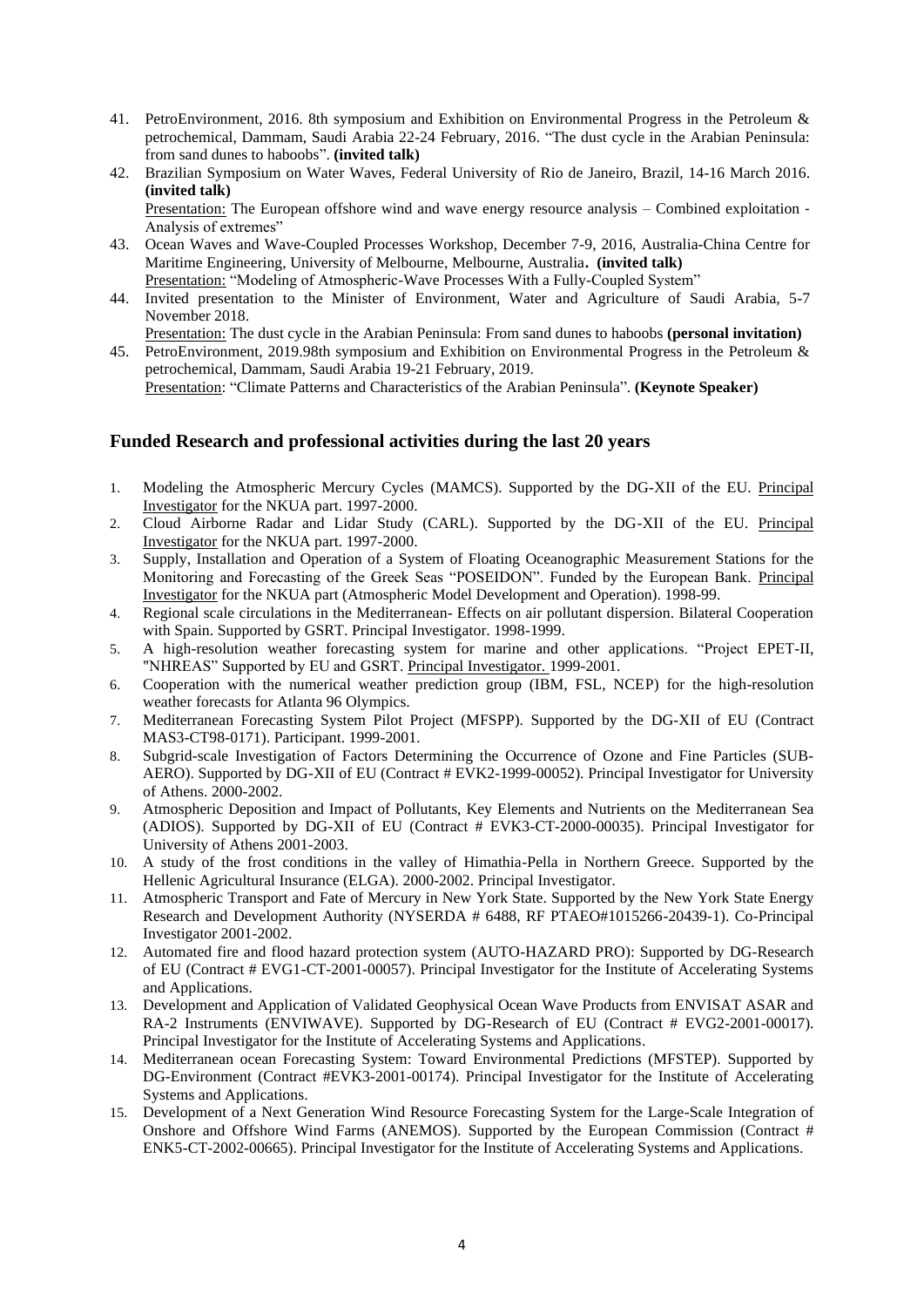- 16. An integrated approach to assess the mercury cycling in the Mediterranean basin (MERCYMS). Supported by DG-Research of EU (Contract #ΕVΚ3-CΤ2002-00070). Principal Investigator for the Institute of Accelerating Systems and Applications.
- 17. Support of Athens2004 Olympics by providing weather, wave and air quality forecasts for the Hellenic National Meteorological Service (HNMS). Trilateral Cooperation between the HNMS, Ministry of Culture and IASA .
- 18. Master DEgree on POllution, DIspersion Modelling (MADEPODIM). Supported by EU TEMPUS (Contract # TEMPUS31062-2003). Master Degree Program in Environmental Studies at the Université des Sciences et de la Technologie d'Oran, Algeria in cooperation with Ecole Central de Nantes, France. (2005- 2007).
- 19. An integrated operational system for observing and forecasting waves with applications in shipping (ESPEN). Funded by the GSRT program "Antagonism". Coordinator for the AM&WFG (2004-2007)
- 20. Prediction of Waves, Wakes and Offshore Wind (POWWOW). Supported by EU DG-General (FP6, SES6- 019898). Coordinator for the AM&WFG (2006-2008).
- 21. Data Integration System for Eutrophication Assessment in Coastal Waters (INSEA). Supported by EU DG (FP6 STREP SSA Aeronautics and Space Contract # 12336). Coordinator for the AM&WFG (2006-2008).
- 22. Climate Change and Impact Research: the Mediterranean Environment (CIRCE). Supported by EU DG-General (FP6 Integrated Project 036961). **Coordinator for the Research Line 8 "Air Pollution and Climate".** (2007-2011).
- 23. Grid-enabled Remote Instrumentation with Distributed Control and Computation (GRIDCC). Supported by EU DG-General (FP6 STREP IST Contract # 511382). Responsible for meteorological Applications on GRID Environment (2004-2007).
- 24. Study of the PM10 of anthropogenic and natural origin and estimation of the impacts on the climate of Greece and the Greater Area around it. Funded by the Ministry of Education and Religion, Project PYTHAGORAS. **Coordinator** (2005-2007).
- 25. POSEIDON Project II. Upgrade of the forecasting system POSEIDON of the Hellenic Centre for Marine Research –HCMR- (new version of SKIRON/dust with data assimilation). Funded by the EFTA and European Development Bank and the Greek Ministry of Development. Coordinator of this part of POSEIDON-II project (subcontractor to Fugro-Oceanor). (2006-2008).
- 26. Characteristic scales of transport and transformation of air pollutants climatic impacts. Funded by GSRT (Program PENED). (2005-2008). Coordinator.
- 27. Development of an Operational Marine Modeling System. Supported by King Fahd University and ARAMCO, Saudi Arabia (2006-2008). Coordinator.
- 28. Development of a multi-scale air quality modelling system. Supported by EUROCONTROL. Three-year assistantship for the student Jonilda Kushta (PhD) (2006-2009).
- 29. Marine Renewable Integrated Application Platform (MARINA Platform). FP7 FP7-ENERGY Project 241402 (duration 48 months, 2010-2014). Coordinator for NKUA.
- 30. Advanced Tools for the Management of Electricity Grids with Large-Scale Wind Generation (Contract Agreement 038692, ANEMOS.PLUS (2009-2011). Subcontractor.
- 31. Weather-wave-dust and ocean circulation forecasting system for Saudia Arabia, Arabian and Red Seas (WASSF) (2010-2015). Coordinator.
- 32. Photochemical Ozone Modeling System for the Eastern Province of the Kingdom of Saudi Arabia. Project ASC RFQ 2475 (2010-2011). Coordinator.
- 33. Flash flooding warning/guidance system for the Kingdom of Saudi Arabia. Research and development project (2012-2014). Coordinator.
- 34. Fog forecasting capabilities model for the Kingdom of Saudi Arabia (FFCM). Research project (EPD), (2012-2014). Coordinator.
- 35. Aerosol characterization for the Kigdom of Saudi Arabia. Research project (2013-2016). Coordinator.
- 36. Integrated Research Programme on Wind Energy, IRPWIND, (contract # 609795), an EERA project, FP7 Energy, 2013-2016. Coordinator for KNUA.
- 37. EMODNET, No. MARE/2012/11: Growth and innovation in ocean economy- Gaps and priorities in sea basin observation and data. LOT NO: 2 – THE MEDITERRANEAN FP7, 2013-2017. Coordinator for NKUA.
- 38. Earth2Observe: Global Earth Observation for integrated water resource assessment. FP7-ENV-2013, contract # 603608. 2014-2018. Participant.
- 39. An Operational Weather Forecasting System for the Qatar Aviation Authority/Qatar Meteorological Department. 2013-2015. Coordinator.
- 40. Operational weather and Ozone prediction system for the State of Texas, USA (Subcontractor to Ramboll/Environ Inc). 2013-2015.
- 41. Development of 30-year dust climatology for the Arabian Peninsula. (2014-2017). Coordinator.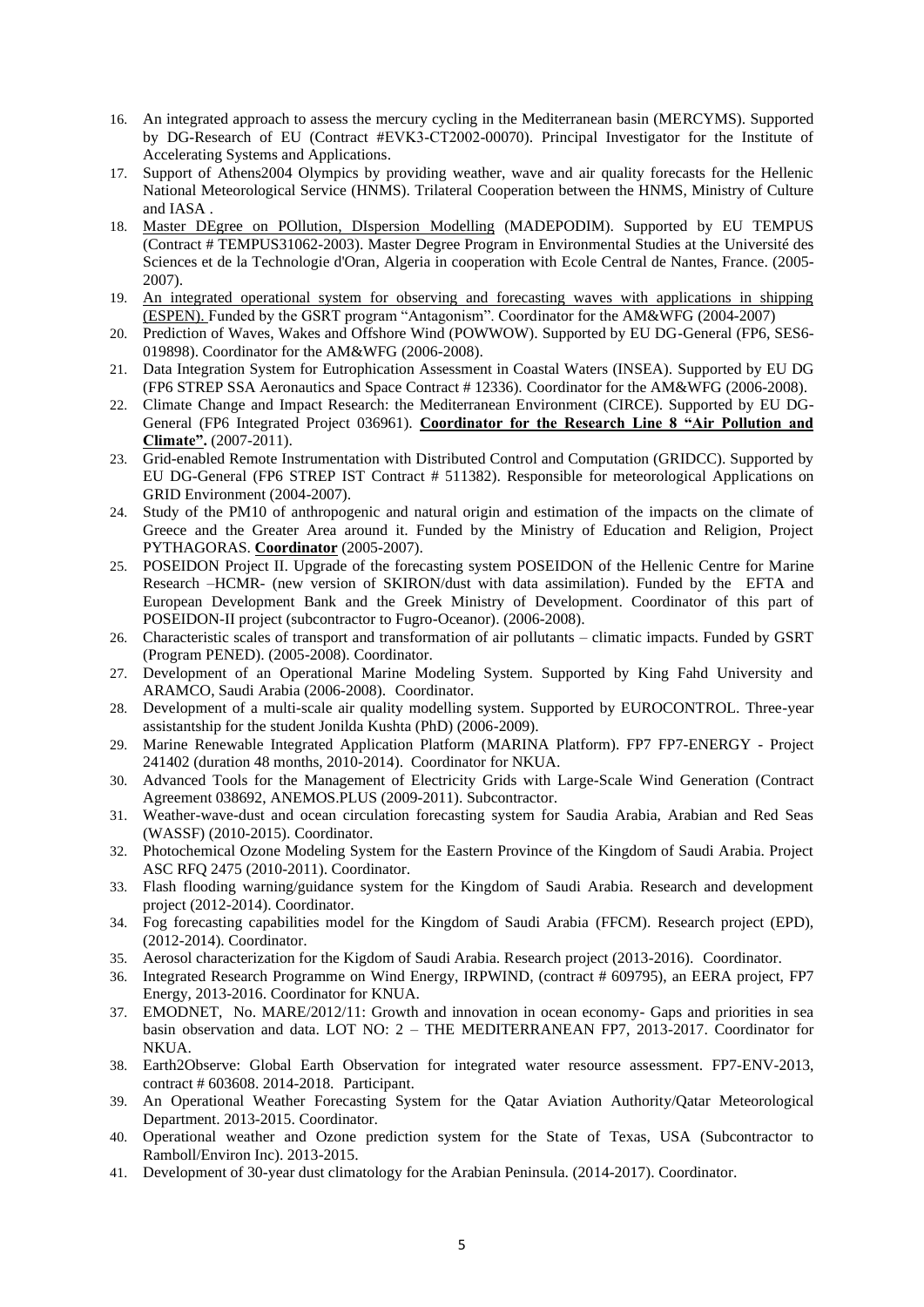- 42. EMODNET, Contract No EASME/EMFF/2014/1.3.1.3/LOT 4/SI2.709436: Growth and innovation in ocean economy- Gaps and priorities in sea basin observation and data. LOT NO: 4 – BLACK SEA H2020, 2015-2018. Coordinator.
- 43. TERNA Energy. Wind forecasting for selected locations in Greece, Bulgaria and Poland. 2014-2022. Coordinator.
- 44. ELLINIKI TEXNODOMIKI ANEMOS: Wind forecasting for selected locations in Greece. 2015-2022. Coordinator.
- 45. Weather-wave-dust and ocean circulation forecasting system for Saudia Arabia, Arabian and Red Seas Fog and Flood Forecasting System (WASSF-II) (2016-2020 and 2020-2025). Coordinator.
- 46. Atmospheric and sea state modeling Hands on training. Qatar Aviation Authority/Qatar Meteorological Department. 2016. Coordinator.
- 47. ENI SpA. High-resolution meteo-oceanographic data for various places on earth. Contract No 2500028180, 2017- 2020 and 2020-2025. Coordinator.
- 48. ADMIE: Weather forecasting and historical data services for load forecasting in Greece. 2018-2022. Coordinator.
- 49. OPERANDUM. OPEn-air laboRAtories for Nature baseD solUtions to Manage environmental risks. HORIZON2020. 2018-2022. Scientific Coordinator for ITC S.A.
- 50. Development of numerical models to improve the accuracy of weather forecast initiative. General Authority of Metrology and Environment Protection - GAMEP, Jeddah, Saudi Arabia. 2019-2021.

#### **Consulting work**

- 1. Model simulations and report preparation for the Chevron Refinery fire in Berkeley, California, August (2012).
- 2. Forensic reports for more than fifty ship accidents worldwide (since 1989 until today).

#### **Cooperation with other universities or institutes**

#### **International**

- 1. National Center for Atmospheric Research, Boulder, Colorado, USA.
- 2. Georgia Institute of Technology, School of Geophysical Sciences, Atlanta, Georgia, USA.
- 3. Colorado State University, Dept. of Atmospheric Science, Fort Collins, Colorado, USA.
- 4. The Hebrew University of Jerusalem, Dept. of Soil and Water Science, Rehovot, Israel.
- 5. Tel-Aviv University, Dept. of Geophysics and Planetary Sciences, Tel-Aviv, Israel.
- 6. CENER, Pamplona, Spain.
- 7. TECHNION, Department of Environment, Haifa, Israel.
- 8. University of Hamburg, Institut fur Anorganische und Angewandte Chemie, Germany.
- 9. Atmospheric Science Research Institute (ASRC), State University of New York at Albany.
- 10. Hanoi University, Hanoi, Vietnam
- 11. University Polytechnic of Catalunya, Barcelona, Spain
- 12.Environmental Protection Agency–EPA, Air Pollution Modeling Development, North Carolina, USA.
- 13. KAUST, Saudi Arabia
- 14. University of Edinburg, Scotland
- 15. Danish Technological University (DTU)
- 16. University of Connecticut, USA
- 17. NTNU, Norway
- 18. DELTARES, NL
- 19.CMCC, Italy
- 20.INGV, Italy
- 21. University of Bologna, Italy

#### **National**

- 1. National Technical University, Depts of Naval Technology, Aerodynamics, Electrical Eng. Athens
- 2. University of Thessaloniki, Dept. of Geology, Dept. of Mechanical Engineering, Thessaloniki
- 3. University of Crete, Dept. of Chemistry, Heraκlion
- 4. Power Production Company (PPC), Athens
- 5. University of the Aegean
- 6. Hellenic National Meteorological Service
- 7. Hellenic Centre for Marine Research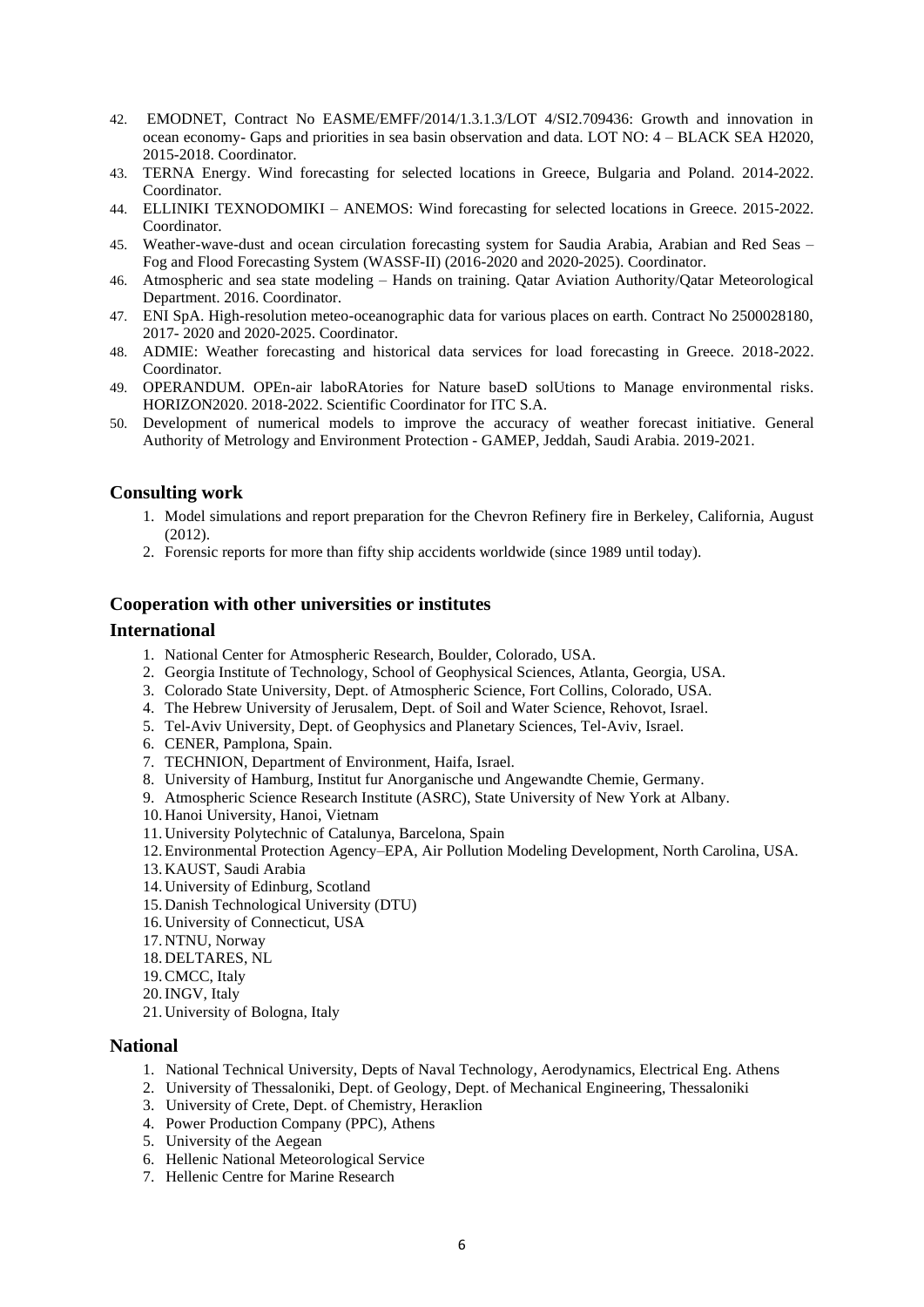# **Participation in societies**

- 1. American Geophysical Union
- 2. American Meteorological Society
- 3. Hellenic Meteorological Society
- 4. European Geosciences Union

#### **Other activities**

- 1. **Associate Editor (current):**
	- **"Atmosphere"**
	- **"Journal of Aerospace Operations"**

#### - **Associate Editor or Member of the editorial board (past):**

- "Environmental Fluid Mechanics" (1992-2015)
- "The Journal of Atmosphere Ocean Systems"
- "Advances in Meteorology"
- "International Journal of Geosciences" (2010)
- "Atmospheric Pollution Research"

#### 2. **Guest Editor:**

- − "**The Global Atmosphere Ocean System",** Special issue dedicated to POSEIDON forecasting system**.** (2001)
- − **"Environmental Fluid Mechanics":** Special issue dedicated to 5th RAMS users workshop. (2005)
- − **"Environmental Fluid Mechanics":** Special Issue, selected papers, MERCYMS project. (2007)
- − **"Environmental Fluid Mechanics":** Special Issue, selected papers, CMAQ Workshop. (2008)
- − **"Atmospheric Chemistry and Physics":** Special Issue on Desrt dust and its impact in air quality and climate (2012)

#### 3. **Conference Organizer**

- **Host Organizer for the** 19th ITM of NATO-CCMS on Air Pollution Modeling and its Application, Lyktos Beach Hotel, Ierapetra, Crete, 29 September - 4 October 1991.
- **Host Organizer for the** 5<sup>th</sup> RAMS conference on Regional Scale Modeling and Applications, Santorini, Greece, 29 September - 1 October 2003.
- **Organizer of the** International Symposium on Regional Weather Forecasting in Parallel Computer Environments. University of Athens, 15-18 October 1997.
- Host Organizer of the 6<sup>th</sup> International Workshop on Sand and Dust storms and Associated Dustfall, Glyfada, Athens, Greece, 7-9 September 2011.
- **Host Organizer for the 35th ITM** on Air Pollution Modeling and its Application, Minoan Spa & Resort, Chania, Crete 3-7 October 2016.

# **Modelin Systems Developed**

- The model development is the major activity. The models developed during the last 20 years are the - **SKIRON**
- **SKIRON with dust cycle**
- **SKIRON with Hg cycle**
- **RAMS with Hg cycle**
- **RAMS6/ICLAMS** development with dust, sea salt, gas and aqueous phase chemistry, gas to particle conversion, heterogeneous chemistry, CCN and GCCN predictive quantities **(ICLAMS model)**
- Data assimilation of satellite data on the new **WAM4** model (stand alone version of ECMWF model developed at the AM&WFG)
- Modifications of the **CAMx** photochemical model to simulate gas to particle conversion and heterogeneous chemistry
- Modifications of the **LAPS** limited area data assimilation system to utilize various sources of input data and prepare boundary conditions for SKIRON and RAMS models and be used for high resolution reanalysis.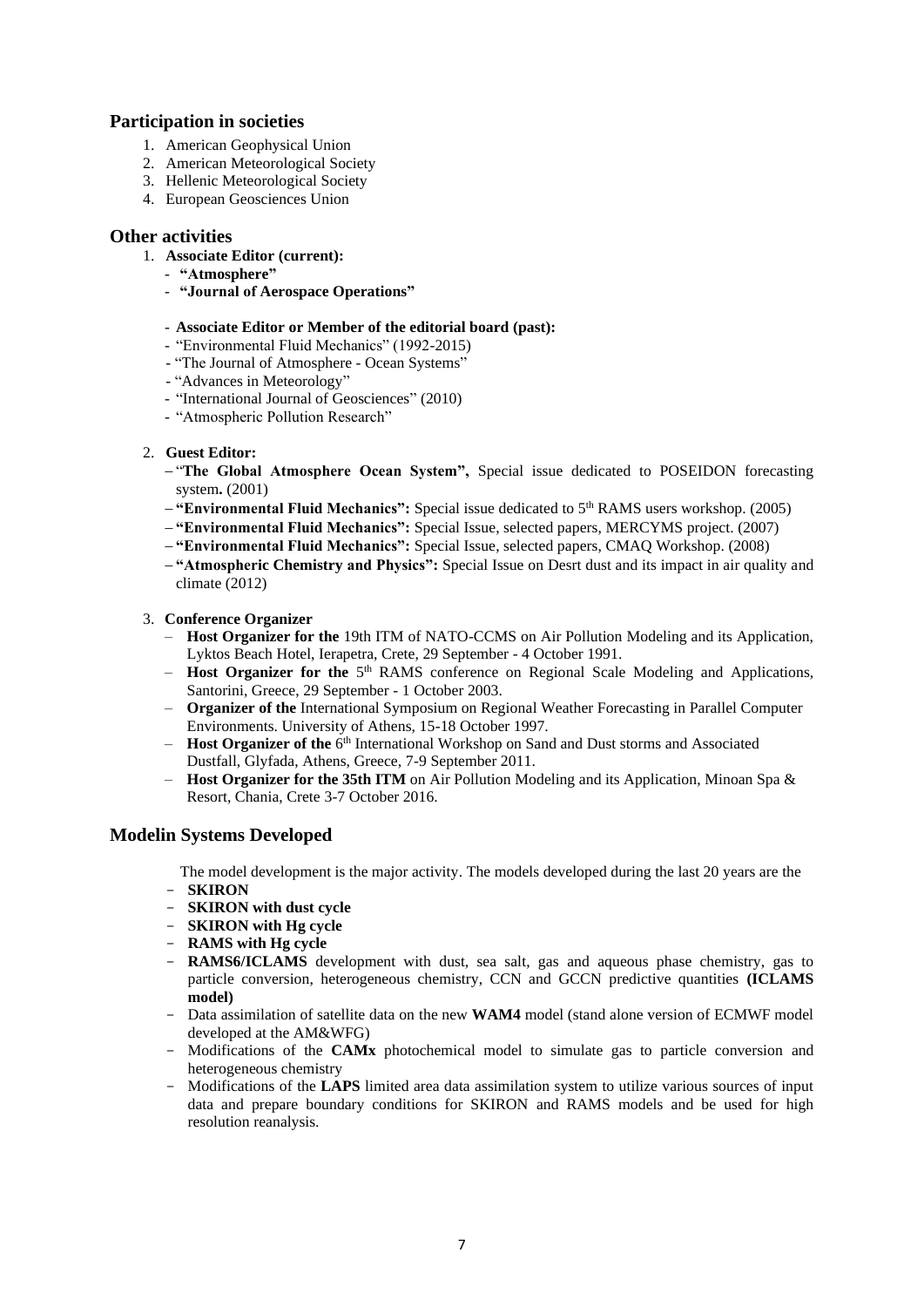# **Operational modeling activities (developed and administered by the AM&WFG)**

- **SKIRON at HNMS:** The SKIRON modeling system is developed by the AM&WFG and is still in operation at the Hellenic National Meteorological Service (HNMS). Operational period 1996-today.
- **POSEIDON at HCMR:** A SKIRON modeling version is developed and is in operation at the Hellenic Centre for Marine Research – HCMR. Operational period 1998-today.
- **Weather-Wave-Desert Dust and Air Pollution forecasts at University of Athens**: The AM&WFG operates a weather-dust-wave-air pollution forecasting web since 1997. SKIRON, RAMS/ICLAMS, WAM, CAMx models are running operationally at the premises of the University of Athens for various locations and forecasting horizons (48-120 hours). Specialized data sets are available for renewable energy; ship optimal routing and safety etc. More than 10,000 visits per day are usually recorded during the last 5 years [\(http://forecast.uoa.gr\)](http://forecast.uoa.gr/). Operational period 1997-today.
- **EXIRON at UAE Air Force:** A SKIRON/Dust modeling version was developed and operated for the United Arab Emirates Air Force during the period 2003-2004.
- **Weather and wave forecasts for Athens2004 Olympics:** The AM&WFG in collaboration with the HNMS operated the high-resolution weather, wave and air quality forecasting system (2004).
- **SKIRON system at SUNY/ASRC, USA:** SKIRON is running operationally at the State University of New York at Albany, Atmospheric Science Research Institute (SUNY/ASRC) and the 48-hour forecast during the last 17 years. The domain covered is the Eastern part of USA with grid size of 10 km.
- **NHREAS forecasting system for HNMS:** NHREAS is running operationally at the Hellenic National Meteorological Service (HNMS) providing very-high resolution weather and wave forecasts as well as ship safety calculations (2000-today).
- **Weather and Wave operational system at Chapman:** A combination of RAMS and WAM models is running operationally at Chapman University providing high resolution weather and wave forecasts for California and East Pacific. (2009-today).
- Wave prediction at NPS: A WAM version is implemented and running operationally at Naval Postgraduate School, Monterey, California, at the framework of an established collaboration (2009 today).
- **Weather operations at KFUPM:** Development and operation of the OMMS for King Fahd University of Petroleum and Mines (KFUPM) for the Saudi Aramco ARAMCO (SKIRON and WAM models running operationally for the Arabial Peninsula, Red Sea and Arabian Gulf). (2005-2009).
- **WASSF operations for the Arabian Peninsula:** The AM&WFG developed and operates a weather, dust, wave, ocean currents and tides forecasting system (7-day) for the Arabian Peninsula. Regular operational products as well as specialized data sets are prepared on daily base for land, water and coastal operations. The area covered is the Arabial Peninsula, Red Sea and Arabian Gulf. Period of operations is 2010-2015.
- **EXECUTE:** Air Pollution Operational Forecasting: We provide daily air pollution forecasting for CIPA (Consorzio Industriale Protezione Ambiente, Siracusa, Sicily) and partitioning of aerosols in anthropogenic and natural). Operational period 2006-today.
- **O3KSA:** A 48-hour O3 analysis and forecasting system for the Arabian Gulf Region. It is based on the WRF and CAMx models. Operational period 2010-2014.
- Weather, desert dust, wave and sea state forecasting for the Qatar Meteorology Department, Qatar Civil Aviation Authority. Operational period December 2013 – today.
- **WASSF-II operations for the Arabian Peninsula:** The AM&WFG extended the WASSF system and operates it. It includes weather, dust, flood, fog, wave, ocean currents and tides forecasting system (7 day). Regular operational products as well as specialized data sets are prepared on daily base for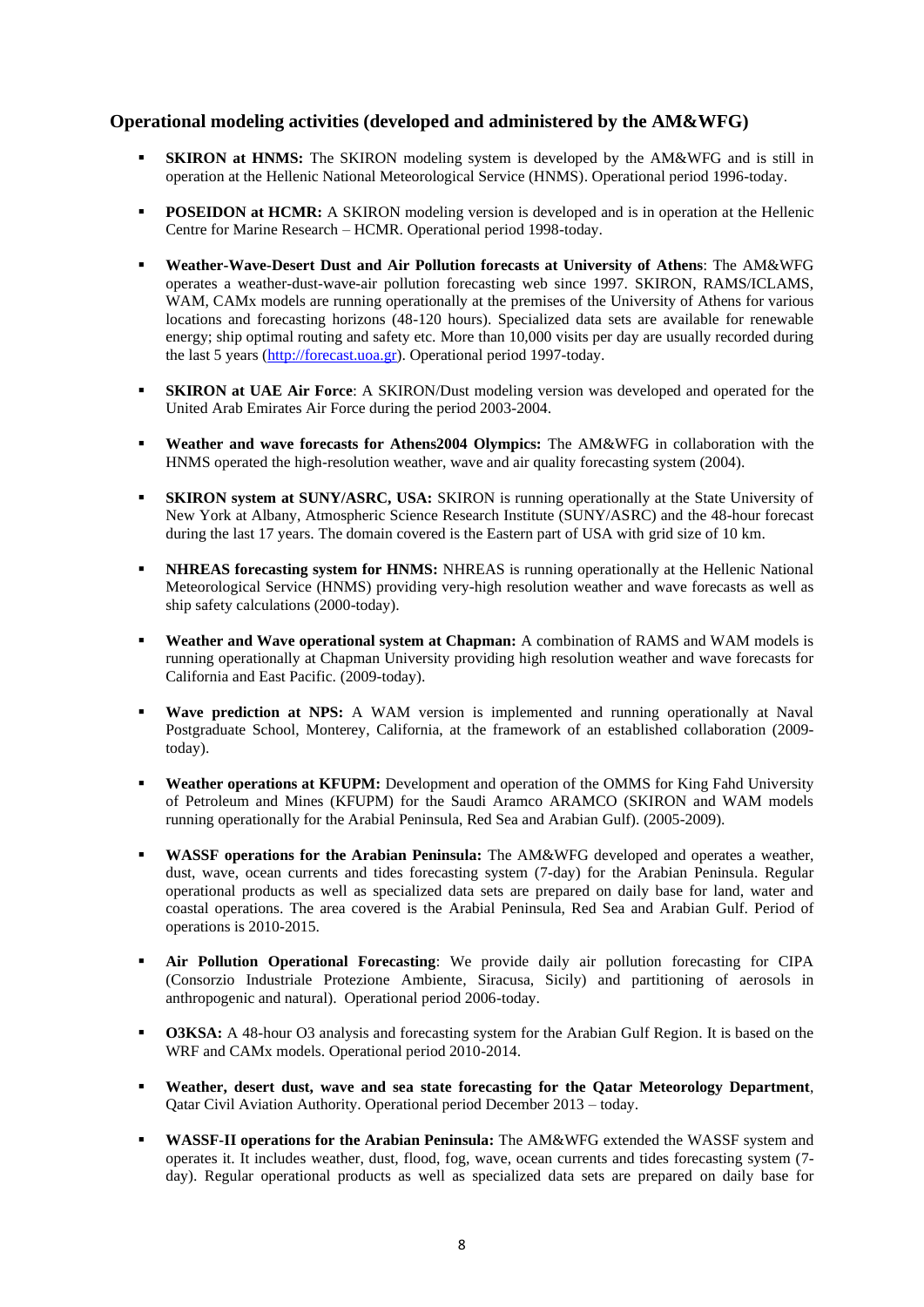specialized applications. The area covered is the Arabial Peninsula, Red Sea and Arabian Gulf. Period of operations is 2016-today.

- Operational weather forecasting system for **sailing activities (America's Cup, Volvo Racing)**. Collaboration with the Emirates Team New Zealand (ETNZ) (since 2004).
- **Other operational activities:** The Weather Forecasting System SKIRON has been in use in several locations for research and operational use: Iowa State University, NOAA/FSL, NOAA/NCEP, SUNY/ASRC, Institute of Global Environment and Society (COLA), The Hebrew University of Jerusalem, Tel-Aviv University, University of Calabria, National Environmental Research Institute of Denmark, University of Cyprus, Meteorological Service of Egypt, Meteorological Service of Belgium, Hanoi University, CENER in Pamplona. King Fahd University of Saudi Arabia etc.

#### **Current fields of interest**

- Regional/Mesoscale Model development and applications
- Extreme event analysis
- Arosol-radiation-cloud-precipitation interaction Heterogeneous chemical processes
- Wave analysis and modeling
- Wind, Solar and Ocean Energy Applications (Modeling).
- Air-Sea interaction processes and marine meterology
- Regional Climate and downscaling
- Air pollution and climate interactions
- Data Assimilation

#### **Teaching**

The teaching experience started on 1977. Several courses of undergraduate and graduate level have been offered during the last twenty years. The courses offered are in the following topics:

- Dynamic Meteorology
- Synoptic Meteorology
- Numerical Techniques Used in Atmospheric Sciences
- Numerical Weather Prediction
- Mesoscale Phenomena
- Air Pollution Modeling
- Cloud microphysics
- Mathematics in Atmospheric Science Boundary value problems
- Dynamics of the Atmosphere and Ocean

#### **PhDs guided**

- Pavlos Kassomenos (University of Ioannina as Professor)
- Maria Varinou (General Secretariat of Civil Protection)
- Anastasios Papadopoulos (Hellenic Center for Marine Research)
- Petros Katsafados (Harocopion University of Athens as Assistant Professor)
- Elias Mavromatidis (Harocopio University of Athens)
- Antigoni Voudouri (Hellenic National Meteorological Service)
- Marina Asitha (University of Connecticut)
- George Emmanouil (NRC Democritus)
- Christos Spyrou (Observatory of Ahens)
- Stavros Solomos (National Academy of Athens)
- Jonilda Kushta (Cyprus Institute)
- Christina Kalogeri (post Doc at the AM&WFG)
- Nikos Bartzotas (Observatory of Athens)
- Platon Patlakas (post doc at the AM&WFG)
- Christos Tsalis (independent consultant)
- Christos Stathopoulos (post Doc at the AM&WFG)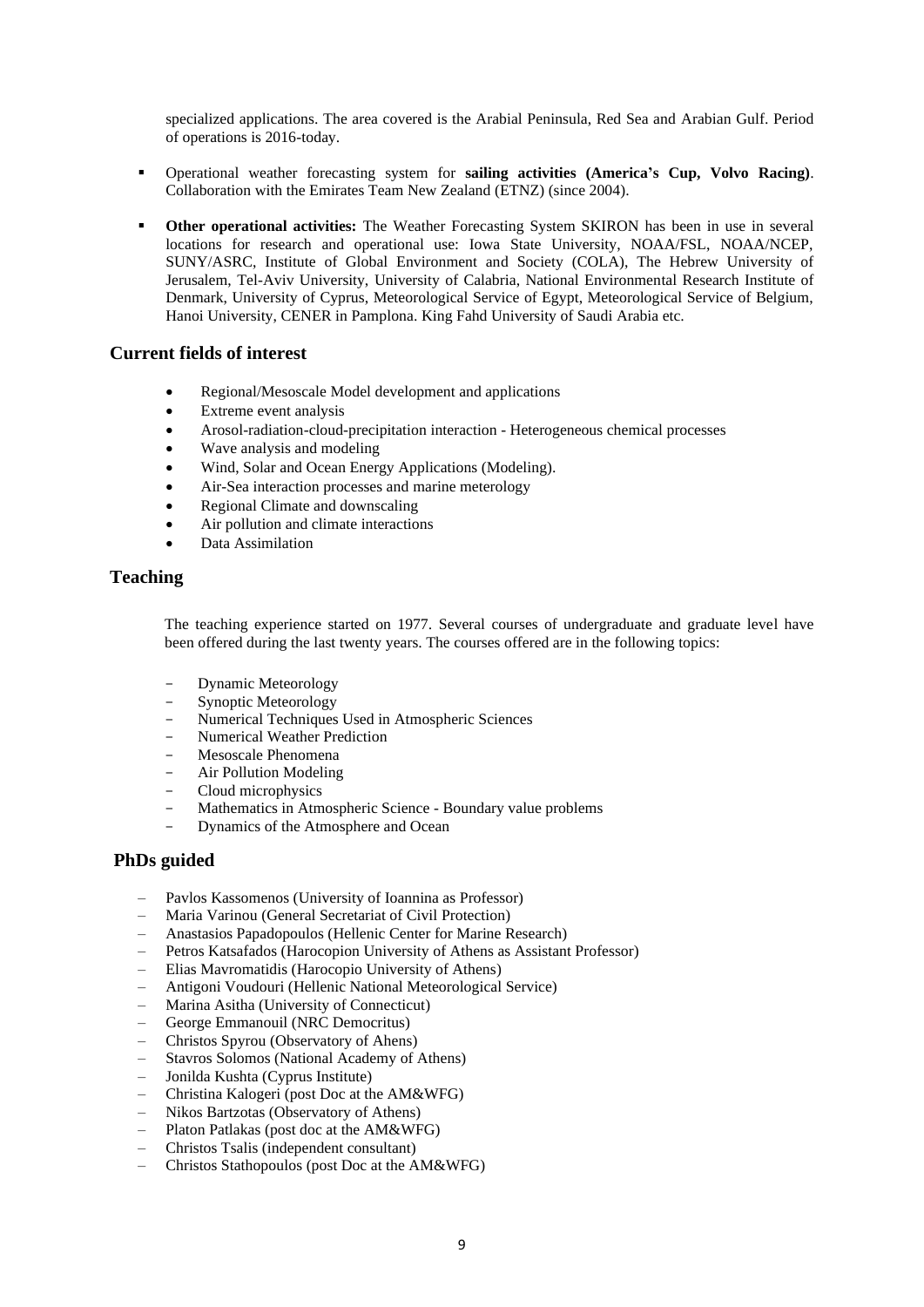# **SUMMARY OF THE ACTIVITIES**

| 1. Publications in International Journals (peer review)                   | : 148     |
|---------------------------------------------------------------------------|-----------|
| 2. Publications in International Conferences                              | : > 400   |
| 3. Technical Reports of Professional assignments                          |           |
| and projects under contracts                                              | $:$ > 700 |
| 4. Books – Book chapters                                                  | : 12      |
| <b>5. Conference Presentations - Seminars</b>                             | : >180    |
| 6. Invited speaker-invited papers – invited lectures                      | : 73      |
| 7. Number of Projects Externally Funded                                   | : 96      |
| 8. Number of Projects Acting as Coordinator or Principal Investigator: 80 |           |
| 9. References according to the Science Citation Index                     | : >7500   |
| 11. H-index                                                               | : 43      |
| $12.$ i $10$ -index                                                       | : 91      |
| 13. PhDs guided:                                                          | :16       |
| 14. PhDs currently guiding                                                | $\cdot$ 2 |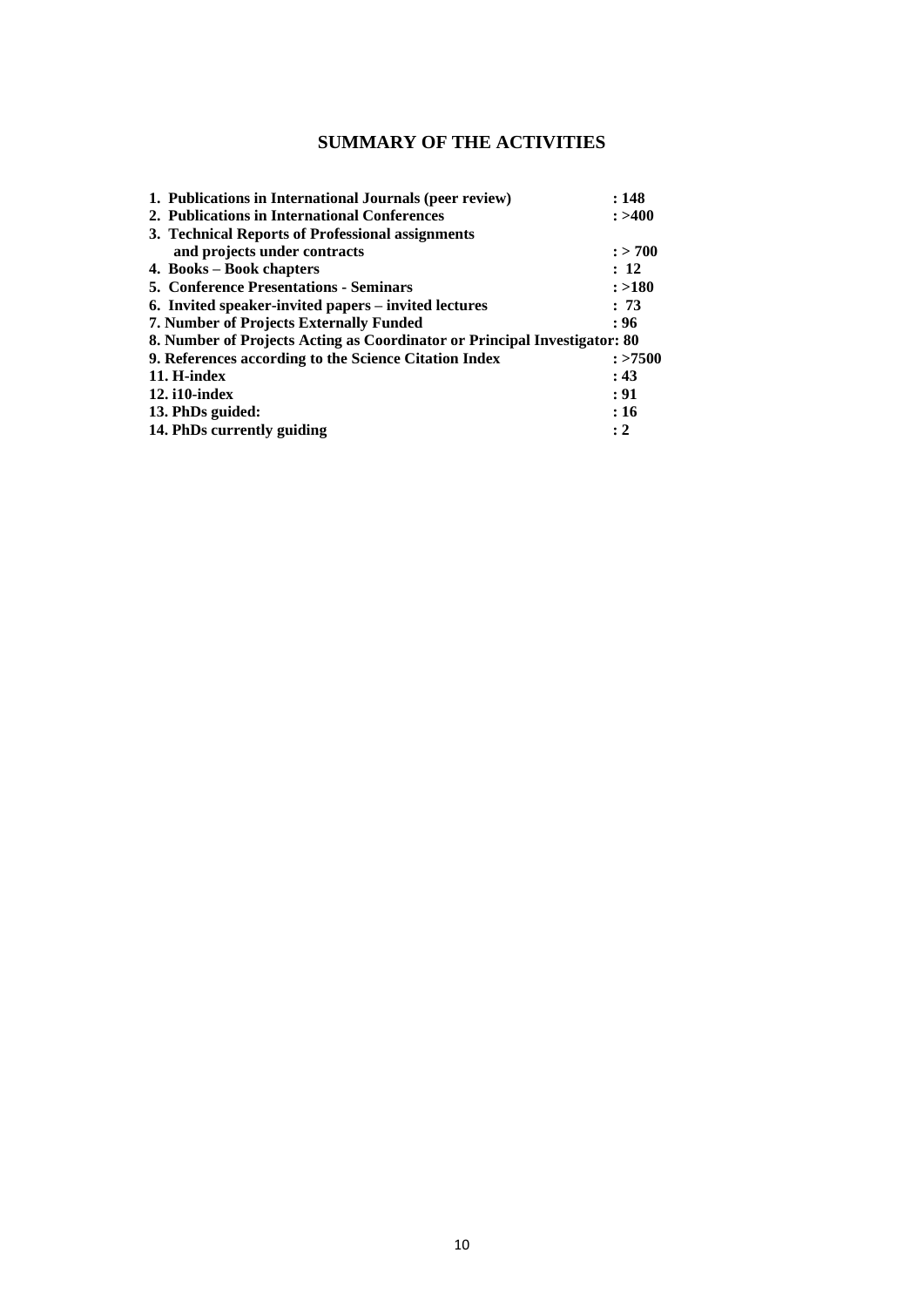### **Selected and recent publications**

# **In Scientific Journals:**

- 1. Kallos, G., P. Kassomenos, and R.A. Pielke, 1993: Synoptic and mesoscale weather conditions during air pollution episodes in Athens, Greece. Boundary-Layer Meteorol., 62, pp. 163-184.
- 2. Peleg M., Μ. Luria, Sharf G., Wanger A., Kallos G., Kotroni V., Lagouvardos K., and Varinou M., 1997: "Observational evidence of an ozone episode over the Greater Athens Area" Atmospheric Environment*,***31**, No 23, 3969-3983.
- 3. Millan M.M., Salvador R. Mantilla E. and Kallos G., 1997: "Photooxidant Dynamics in the Mediterrannean Basin in Summer: Results from European Research Projects" J. Geoph. Research –Atm. **102**, D7, 8811-8823.
- 4. Kallos, G., V. Kotroni, K. Lagouvardos, and A. Papadopoulos, 1998: On the long-range transport of air pollutants from Europe to Africa. Geoph. Res. Let.. 25, No 5, 619-622.
- 5. Nickovic, S., G. Kallos, A. Papadopoulos and O. Kakaliagou, 2001: A model for prediction of desert dust cycle in the atmosphere. J. Geoph. Res., Vol. 106, D16, 18113-18129.
- 6. Rodriguez, S., X. Querol, A. Alastuey, G. Kallos and O. Kakaliagou, 2001. Saharan dust contributions to PM10 and TSP levels in Southern and Eastern Spain. Atmos. Environ. 35, 2433-2447.
- 7. Sistla, G., W. Hao, J. Ku, G. Kallos, K. Zhang, H. Mao and S. T. Rao, 2001. An operational evaluation of the two regional-scale ozone air quality Modeling systems over the eastern United States. Bulletin of Amer. Meteor. Soc. 82, No 5, 945-964.
- 8. Hogrefe, C., S.T. Rao, P. Kasibhatla, G. Kallos, C. Tremback, W. Hao, D. Olerud, A. Xiu, J. McHenry, K. Alapaty, 2001: Evaluating the performance of regional-scale photochemical modeling systems: Part-I meteorological predictions. Atmospheric Environment, vol. 35, No 34, 4159-4174.
- 9. Mavromatidis, E. and G. Kallos, 2003: An investigation of cold cloud formation with a 3-D model with explicit microphysics. J. Geophysical Research. Doi 2002JD0027111, JGRD, vol. 108.
- 10. Katsafados, P. A. Papadopoulos, and G. Kallos: Regional atmospheric response to tropical Pacific SST perturbations. Geophys. Res. Let., Vol. 32, No. 4, L0480610.1029/2004GL021828, 22 February 2005.
- 11. Geco E., C. Hogrefe, G. Kallos, A. Voudouri, J. S. Irwin and S. T. Rao (2004): *Examination of Model Predictions at Different Horizontal Grid Resolutions.* Env. Fluid Mechanics, 5, 63-85.
- 12. Kallos, G., A. Papadopoulos, P. Katsafados, and S. Nickovic, 2005: "Trans-Atlantic Saharan dust transport: Model simulation and results". J. Geophysical Research, 111, D09204, doi: 10.1029/2005JD006207.
- 13. Millan M.M, M.J.Estrela, M.J Sanz, E. Mantilla, M. Martin, F. Pastor, R. Salvador, R. Vallejo, L Alonso, G. Gangoiti, J. L. Ilardia, M. Navazo, A. Albizuri, R. Artinano, P. Ciccioli, G. Kallos, R. A. Carvalho, D. Andres, A. Hoff, J. Werhahn, G. Seufert and B. Versino, 2005. Climatic Feedbacks and Desertification: The Mediterranean Model. Journal of Climate 18 684-701.
- 14. Kariniotakis, G., I. Marti, T.S., Nielsen, G., Giebel, J. Tambke, I. Waldi, J. Usaola, R. Brownsword, G. Kallos, U. Foken, I. Sanchez, N. Hatziargyriou, A.M. Palomares, P. Frasyssinet, 2006: Advanced shortterm forecasting of wind generation - ANEMOS. IEEE Trans. On Power Systems - invited paper to Special Section on Power System Performance Issues Associated with Wind Energy. 2006, 1-9.
- 15. Emmanouil, G., G. Galanis, G. Kallos, L. A. Breivik, H. Heiberg and M. Reistad, 2007: Assimilation of radar altimetry data in numerical wave models: an impact study in two different wave climate regions. Ann. Geophys., 25, 581-595.
- 16. Vasilakos, C., K. Kalabokidis, J. Hatzopoulos, G. Kallos, and Y. Matsinos. 2007. Integrating new methods and tools in fire danger rating. International Journal of Wildland Fire 16(3). 16(3), 306-316, DOIQ 10.1071/WF05091.
- 17. Kallos, G., M. Astitha, P. Katsafados and C. Spyrou, 2007: "Long-Range Transport of Anthropogenically and Naturally Produced particulate matter in the Mediterranean and North Atlantic: Current State of Knowledge". J. of Applied Meteorology and Climatology 46, (8): 1230-1251. DOI 10.1175/JAM2530.1.
- 18. Mavromatidis, E., T. Lekas, and G. Kallos, 2007: Analysis of a two-layer cloud system with RAMS model and comparison to airborne observations. Env. Fluid Mech. DIO: 10.1007/s10652-007-9043-6. Vol. 7, 537-568
- 19. Astitha, M., G. Kallos and P. Katsafados, 2007: Air Pollution Modeling in the Mediterranean Region: From Analysis of Episodes to Forecasting. Atmospheric Research, 10.1016/j.atmosres.2008.03.006.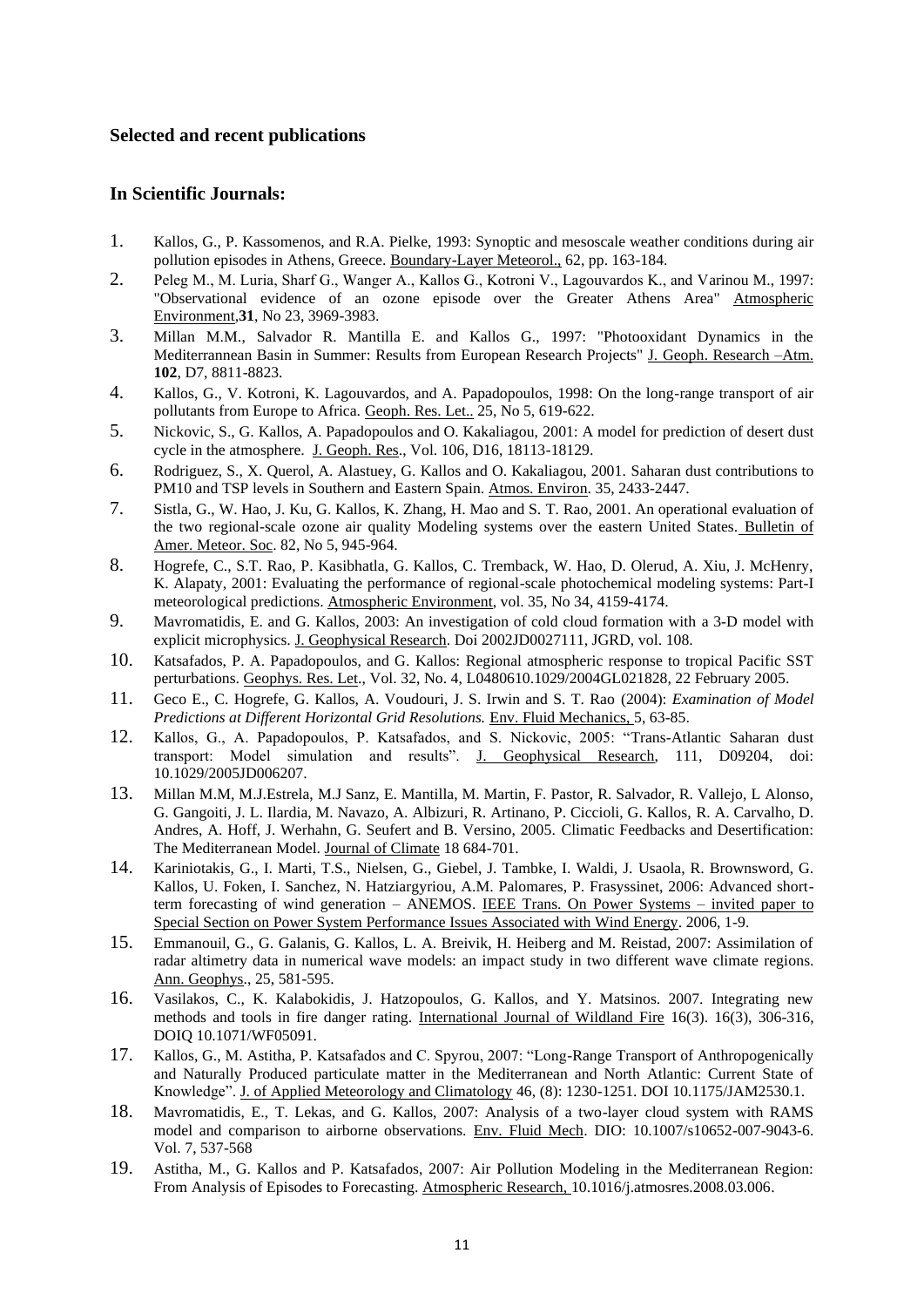- 20. Louka, P., G. Galanis, N. Siebert, G. Kariniotakis, P. Katsafados, G. Kallos, and I. Pytharoulis, 2007: "Improvements in wind speed forecasts for wind power prediction purposes using Kalman filtering". Journal of Wind Engineering and Industrial Aerodynamics- Elsevier, 96, 2348-2362. doi:10.1016/j.jweia.2008.03.013
- 21. Astitha, M., and G. Kallos, 2008: Gas-phase and aerosol chemistry interactions in South Europe and the Mediterranean Region. Special Issue on "Physics-Chemistry Interactions from the Air Quality Perspective" Env. Fluid Mechanics. Vol. 9, 1, 3-23. DOI 10.1007/s10652-008-9110-7.
- 22. M. Lazaridis, A. Spyridaki, S. Solberg, G. Kallos, T. Svendby, F. Flatoy, I. Drossinos, C. Housiadas, J. Smolic, I. Colbeck, M. Varinou, F. Gofa, K. Eleftheriadis, V. Zdimal, and P. G. Georgopoulos, 2004: Modelling of combined aerosol and photooxidant processes in the Mediterranean Area. Water, Air, and Soil Pollution: Focus 4: 3–21, 2004.
- 23. Mitsakou C., G. Kallos, N. Papantoniou, C. Spyrou, S. Solomos, M. Astitha and C. Housiadas, 2008: Saharan dust levels in Greece and received inhalation doses. Atm. Chem. Phys., 8, 7181–7192. www.atmos-chem-phys.net/8/7181/2008/.
- 24. Cai, C., C. Hogrefe, P. Katsafados, G. Kallos, M. Beauharnois, J.J. Schwab, X. Ren, W. H. Brune, X. Zhou, Yi He, K.L. Demerjian, 2008: Performance Evaluation of an Air Quality Forecast Modeling System for a Summer and Winter Season - Photochemical Oxidants and Their Precursors. Atmos Env., doi: 10.1016/j.atmosenv.2008.08.029.
- 25. Galanis, G., G. Emmanouil, P. C. Chu, and G. Kallos, 2009: A new methodology for the extension of the impact of assimilation systems. Ocean Dyn. (2009) 59:523–535. DOI 10.1007/s10236-009-0191-8.
- 26. Rao, S.T.,· Douw G. Steyn · George Kallos, 2009: Physics-Chemistry interactions in the atmosphere from the air quality perspective .Environ Fluid Mech (2009) 9:1–2, DOI 10.1007/s10652-009-9120-0.
- 27. Querol, X., J. Peya, M. Pandolfi, A. Alastuey, M. Cusack, N. Pe rez, T. Moreno, M. Viana, N. Mihalopoulos, G. Kallos, S. Kleanthous, 2009: African dust contributions to mean ambient PM10 masslevels across the Mediterranean Basin. Atmospheric Environment 43 (2009) 4266–4277. doi:10.1016/j.atmosenv.2009.06.013.
- 28. Kallos, G., C Spyrou, M Astitha, C Mitsakou, S Solomos, J Kushta, I Pytharoulis, P Katsafados, E Mavromatidis, N Papantoniou and G Vlastou, 2009: Ten-year operational dust forecasting - Recent model development and future plans. WMO/GEO Expert Meeting on an International Sand and Dust Storm Warning System IOP Publishing: Earth andEnvironmental Science 7 (2009) 012012doi:10.1088/1755- 1307/7/1/012012
- 29. Astitha, M., G. Kallos, C. Spyrou, W. O'Hirok, J. Lelieveld, H. A. C. Denier van der Gon, 2010: Chemically aged and mixed aerosols over the Central Atlantic Ocean – potential impacts. Atmos. Chem. Phys., [www.atmos-chem-phys.net/10/1/2010/,](http://www.atmos-chem-phys.net/10/1/2010/) doi:10.5194/acp-10-1-2010
- 30. Spyrou, C., C. Mitsakou, G. Kallos, P. Louka, and G. Vlastou, 2010: An Improved Limited Area Model for Describing the Dust Cycle in the Atmosphere ( JGR-Atm. DOI: 10.1029/2009JD013682).
- 31. Emmanouil, G., G. Galanis and G. Kallos, 2010: A new methodology for using buoy measurements in sea wave data assimilation. Ocean Dynamics. 60, pp.1205–1218, DOI 10.1007/s10236-010-0328-9).
- 32. Coppini, G., M. De Dominicis, G. Zodiatis, R. Lardner, N. Pinardi, R. Santoleri, S. Colella, F. Bignami, D. R. Hayes, D. Soloviev, G. Georgiou, G. Kallos, 2010: Hindcast of Oil Spill Pollution during the Lebanon Crisis, July-August 2006, Marine Pollution Bulletin doi:10.1016/j.marpolbul.2010.08.021.
- 33. Solomos, S., G. Kallos, J. Kushta, M. Astitha, C. Tremback, A. Nenes, and Z. Levin, 2011: An integrated modeling study on the effects of mineral dust and sea salt particles on clouds and precipitation. Atmos. Chem. Phys., 11, 873–892, 2011, [www.atmos-chem-phys.net/11/873/2011/](http://www.atmos-chem-phys.net/11/873/2011/) doi:10.5194/acp-11-873-2011
- 34. Hossain F., Niyogi D., Adegoke J.O., Kallos G., Pielke Sr. R.A., "Making sense of the water resources that will be available for future use", Eos, vol. 92, no. 17, 144-145, 2011
- 35. Galanis, G., P. C. Chu and G. Kallos (2011): Statistical post processes for the improvement of the results of numerical wave prediction models. A combination of Kolmogorov‐Zurbenko and Kalman filters. Ocean Dynamics. Vol 4 (1), 2011, pp. 23-31.
- 36. Kalabokidis, K., G. Xanthopoulos, P. Moore, D. Caballero, G. Kallos, J. Llorens, O. Roussou, C. Vasilakos, 2011: Decision support system for wildfire protection in the Euro-Mediterranean region. Eur. J. Forest Res. DOI 10.1007/s10342-011-0534-0.
- 37. Kukkonen, J., T. Balk, D. M. Schultz, A. Baklanov, T. Klein, A. I. Miranda, A. Monteiro, M. Hirtl, V. Tarvainen, M. Boy, V.-H. Peuch, A. Poupkou, I. Kioutsioukis, S. Finardi, M. Sofiev, R. Sokhi, K. Lehtinen, K. Karatzas, R. San Jose, M. Astitha, G. Kallos, M. Schaap, E. Reimer, H. Jakobs, and K. Eben, 2012: Operational, regional-scale, chemical weather forecasting models in Europe Atmos. Chem. Phys. 12, 1-87, 2012[, www.atmos-chem-phys.net/12/1/2012/](http://www.atmos-chem-phys.net/12/1/2012/) doi:10.5194/acp-12-1-2012.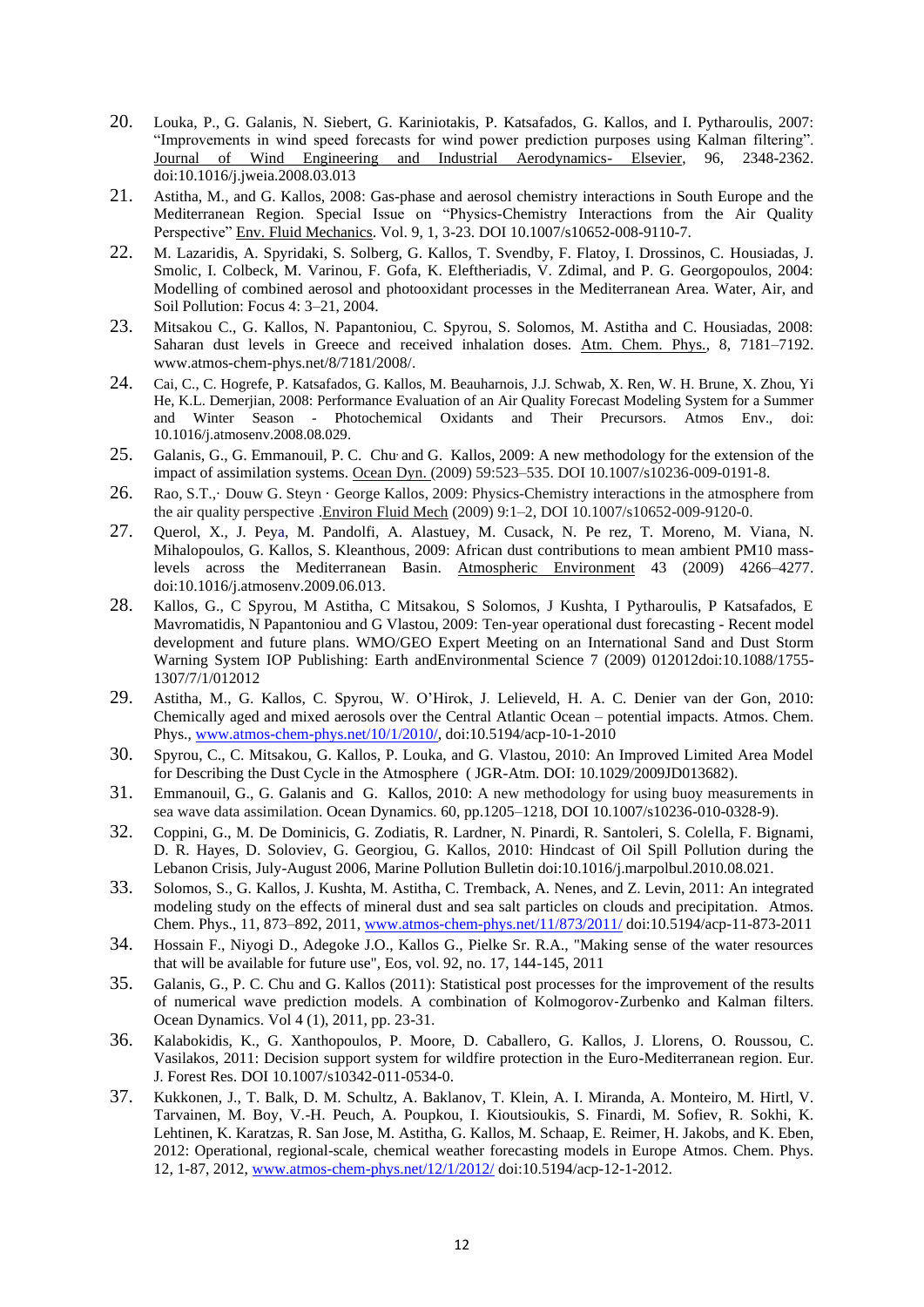- 38. Pelland, S., G. Galanis and G. Kallos, 2011: *Solar and Photovoltaic Forecasting through Post-Processing of the Global environmental Multiscale Numerical Weather Prediction Model".* Progress in Photovoltaics: Research and Applications Journal. John Wiley & Sons Ltd. DOI: 10.1002/pip.1180.
- 39. Galanis, G., P.C. Chu, G. Kallos, Yu-Heng Kuo and C.T.J. Dodson: Wave Height Characteristics in North Atlantic Ocean: A new approach based on Statistical and Geometrical techniques, Stoch Environ Res Risk Assess (2012) 26:83–103, DOI 10.1007/s00477-011-0540-2.
- 40. Nopmongcol U., B. Koo, E. Tai, J. Jung, P. Piyachaturawat, C. Emery, G. Yarwood, G. Pirovano, C. Mitsakou, G. Kallos, "Modeling Europe with CAMx for the Air Quality Model Evaluation International Initiative (AQMEII)", Atmospheric Environment, 2011. DOI: 10.1016/j.atmosenv.2011.11.023.
- 41. Galanis, G., Dan Hayes, George Zodiatis, P.C. Chu Yu-Heng Kuo and G. Kallos: Wave height characteristics in the Mediterranean Sea by means of numerical modeling, satellite data, statistical and geometrical techniques, Marine Geophysical Research. DOI 10.1007/s1 1001-011-9142-0.
- 42. Pirovano, G., A. Balzarini, B. Bessagnet, C. Emery, G. Kallos, F. Meleux, C. Mitsakou, U. Nopmongcol, G.M. Riva, G. Yarwood, "Investigating impacts of chemistry and transport model formulation on model performance at European scale", Atmospheri Environment, 2011. DOI: 10.1016/j.atmosenv.2011.12.052.
- 43. Alapaty, K., V. Ramaswamy, S. Galmarini, M. Schaap, P. Makar, R. Vautard, A. Baklanov, G. Kallos, B. Vogel, R. Sokhi, , New Directions: Understanding interactions of air quality and climate change at regional scales, Atmospheric Environment (2012), doi:10.1016/j.atmosenv.2011.12.016.
- 44. Roger A. Pielke Sr., Rob Wilby, Dev Niyogi, Faisal Hossain, Koji Dairuku, Jimmy Adegoke, George Kallos, Timothy Seastedt, and Katharine Suding, 2012: Dealing With Complexity and Extreme Events Using a Bottom-Up, Resource-Based Vulnerability Perspective. Extreme Events and Natural Hazards: The Complexity Perspective Geophysical Monograph Series 196, American Geophysical Union. DOI 10.1029/2011GM001086
- 45. Stathopoulos, C., A. Kaperoni, G. Galanis, G. Kallos, 2012: Wind power prediction based on numerical and statistical models. J. of Wind Eng. & Ind. Aerodyn. (2012), [http://dx.doi.org/10.1016/j.jweia.2012.09.004.](http://dx.doi.org/10.1016/j.jweia.2012.09.004)
- 46. Solomos, S., G. Kallos, E. Mavromatidis, and J. Kushta, 2012: Density currents as a desert dust mobilization mechanism. ACP. [www.atmos-chem-phys.net/12/1/2012/doi:10.5194/acp-12-1-2012](http://www.atmos-chem-phys.net/12/1/2012/doi:10.5194/acp-12-1-2012)
- 47. Koçak, M., C. Theodosi, P. Zarmpas, M.J.M., Séguret, B. Herut, G. Kallos, N. Mihalopoulos, N. Kubilay and M. Nimmo, 2012: Influence of mineral dust transport on the chemical composition and physical properties of the Eastern Mediterranean aerosol. Atmospheric Environment, 57 (2012), 266e277, doi:10.1016/j.atmosenv.2012.04.006.
- 48. Emmanouil G., G. Galanis, G. Kallos, 2012: Combination of statistical Kalman filters and data assimilation for improving ocean waves analysis and forecasting. Ocean Modeling, 59–60 (2012) 11–23, http://dx.doi.org/10.1016/j.ocemod.2012.09.004
- 49. Spyrou, C., G. Kallos, C. Mitsakou, P. Athanasiadis, C. Kalogeri, and M. Iacono, 2013: Radiative effects of desert dust on weather and regional climate. Atmos. Chem. Phys., 13, 1–16, 2013, [www.atmos-chem](http://www.atmos-chem-phys.net/13/1/2013/)[phys.net/13/1/2013/,](http://www.atmos-chem-phys.net/13/1/2013/) doi:10.5194/acp-13-1-2013.
- 50. Nair, U.S., Y. Wu, C. D. Holmes, A. Ter Schure, G. Kallos, and J. T. Walters, 2013: Cloud-resolving simulations of mercury scavenging and deposition in thunderstorms. Atmos. Chem. Phys.., 13, 3575- 3611, 2013. [www.atmos-chem-phys-discuss.net/13/3575/2013/](http://www.atmos-chem-phys-discuss.net/13/3575/2013/) doi:10.5194/acpd-13-3575-2013.
- 51. Baklanov, A., K. H. Schluenzen, P. Suppan, J. Baldasano, D. Brunner, S. Aksoyoglu, G. Carmichael, J. Douros, J. Flemming, R. Forkel, S. Galmarini, M. Gauss, G. Grell, M. Hirtl, S. Joffre, O. Jorba, E. Kaas, M. Kaasik, G. Kallos, X. Kong, U. Korsholm, A. Kurganskiy, J. Kushta, U. Lohmann, A. Mahura, A. Manders-Groot, A. Maurizi, N. Moussiopoulos, S. T. Rao, N. Savage, C. Seigneur, R. Sokhi, E. Solazzo, S. Solomos, B. Sørensen, G. Tsegas, E. Vignati, B. Vogel, and Y. Zhang, 2013: Online coupled regional meteorology-chemistry models in Europe: current status and prospects. Atmos. Chem. Phys., 14, 317- 398, 2014, [www.atmos-chem-phys.net/14/317/2014/](http://www.atmos-chem-phys.net/14/317/2014/) doi:10.5194/acp-14-317-2014
- 52. Iliopoulos, N., K. Kalabokidis, G. Kallos, H. Feidas, A. Malounis, E. Mavromatidis, 2013: Forest Fire Modeling and the Effect of Fire-Weather in Landscape Fire Behavior for the Region of Attica, Greece. Advances in Meteorology, Climatology and Atmospheric Physics, Springer Atmospheric Sciences 2013, pp 131-136.
- 53. Galanis, G., G. Emmanouil, C. Kalogeri, and G Kallos. 2014: Mathematical and Physical Models for the Estimation of Wind-Wave Power Potential in the Eastern Mediterranean Sea. Mathematics of Planet Earth Lecture Notes in Earth System Sciences 2014, pp 561-564. DOI 10.1007/978-3-642-32408-6\_123
- 54. Zodiatis, G., G. Galanis, A. Nikolaidis, C. Kalogeri, D. Hayes, G. C. Georgiou, P. C. Chu, G. Kallos, 2014: Wave energy potential in the Eastern Mediterranean Levantine Basin. An integrated 10-year study. Renewable Energy, 69, 311-323,<http://dx.doi.org/10.1016/j.renene.2014.03.051>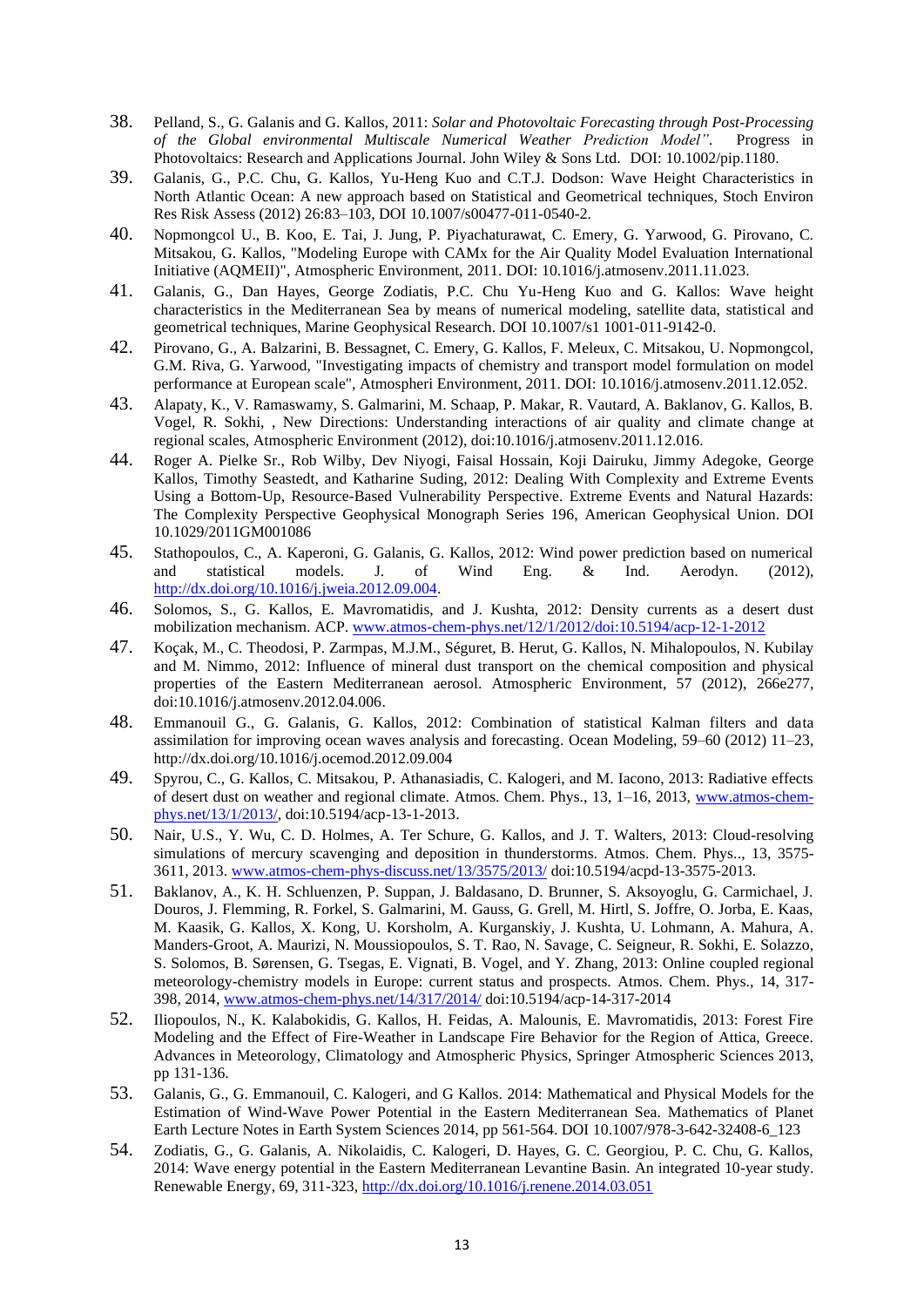- 55. Spyrou, C., G. Kallos, C. Mitsakou, P. Athanasiadis, C. Kalogeri, 2013: The Effects of Naturally Produced Dust Particles on RadiativeTransfer. Advances in Meteorology, Climatology and Atmospheric Physics, Springer Atmospheric Sciences 2013, pp 317-323
- 56. Zhang X., Anagnostou E.N., Frediani M., Solomos S., Kallos G., "Using NWP simulations in satellite rainfall estimation of heavy precipitation events over mountainous areas", Journal of Hydrometeorology, vol. 14, no. 6, 1844-1858, 2013.
- 57. Kushta, J., G. Kallos, M. Astitha, S. Solomos, C. Spyrou, C. Mitsakou, and J. Lelieveld (2014), Impact of natural aerosols on atmospheric radiation and consequent feedbacks with the meteorological and photochemical state of the atmosphere, J. Geophys. Res. Atmos., 119, 1463–1491, doi:10.1002/2013JD020714.
- 58. Kallos, G., S. Solomos, J. Kushta, C. Mitsakou, C. Spyrou, N. Bartsotas, C. Kalogeri, 2014: Natural and anthropogenic aerosols in the Mediterranean Region and Middle East: Patterns and Impacts. Sci. of Total Environment – STOTEN[, http://dx.doi.org/10.1016/j.scitotenv.2014.02.035](http://dx.doi.org/10.1016/j.scitotenv.2014.02.035) .
- 59. Lekas, T., J. Kushta, S. Solomos, and G. Kallos, 2014: Some considerations related to flight in dusty conditions. Journal of Aerospace Operations 3 (2014) 45–5. DOI10.3233/AOP-140043.
- 60. Xiaoli Guo Larsen, C. Kalogeri, G. Galanis, G. Kallos, 2015: A statistical methodology for the estimation of extreme wave conditions for offshore renewable applications. Renewable Energy. Vol. 80, 2015, p. 205-218.
- 61. Barranger, N., T. Ternisien, G. Kallos, 2015: An intercomparison study between RAMS and CRES-Flow-NS models and evaluation with wind tunnel experimental data: Toward improving atmospheric modeling for wind resource assessment. J. Wind Eng. Ind. Aerodyn. 142 (2015) 272–288. [http://dx.doi.org/10.1016/j.jweia.2015.04.003.](http://dx.doi.org/10.1016/j.jweia.2015.04.003)
- 62. Zodiatis, G., G. Galanis, G. Kallos, A. Nikolaidis, C. Kalogeri, A. Liakatas, S. Stylianou, 2015: The impact of sea surface currents in wave power potential modeling. Ocean Dynamics, DOI 10.1007/s10236- 015-0880-4.
- 63. Nikolopoulos, E. I., N. S. Bartsotas, E. N. Anagnostou, and G. Kallos, 2015: Using High-Resolution Numerical Weather Forecasts to Improve Remotely Sensed Rainfall Estimates: The Case of the 2013 Colorado Flash Flood. J. Hydrometeor, 16, 1742–1751, doi:10.1175/JHM-D-14-0207.1.
- 64. Emmanouil, G., G. Galanis, C. Kalogeri, G. Zodiatis, G. Kallos, 2016: 10-year high resolution study of wind, sea waves and wave energy assessment in the Greek offshore areas, Renewable Energy 90 (2016) 399-419, [http://dx.doi.org/10.1016/j.renene.2016.01.031.](http://dx.doi.org/10.1016/j.renene.2016.01.031)
- 65. Patlakas, P., G. Galanis, N. Barranger, G. Kallos, 2016: Extreme wind events in a complex maritime environment: Ways of quantification. J. Wind Eng. Ind. Aerodyn.149, 2016, 89–101, [http://dx.doi.org/10.1016/j.jweia.2015.11.006.](http://dx.doi.org/10.1016/j.jweia.2015.11.006)
- 66. Cradden, L., C. Kalogeri, I. Martinez Barrios, G. Galanis, D. Ingram, G. Kallos, Multi-criteria site selection for offshore renewable energy platforms, Renewable Energy, 2016, 87 pp. 791 - 806.
- 67. Kalogeri, C., G. Galanis, C. Spyrou, D. Diamantis, F. Baladima, M. Koukoula, G. Kallos, 2017: Assessing the European offshore wind and wave energy resource for combined exploitation. Renewable Energy, [http://dx.doi.org/10.1016/j.renene.2016.08.010.](http://dx.doi.org/10.1016/j.renene.2016.08.010)
- 68. Patlakas, P., G. Galanis, D. Diamantis, G. Kallos, 2017: Low wind speed events: persistence and frequency. Wind Energy, Published online in Wiley Online Library [\(http://wileyonlinelibrary.com\)](http://wileyonlinelibrary.com/). DOI: 10.1002/we.2078
- 69. Bartsotas, N., S., E. I. Nikolopoulos, E. N. Anagnostou, S. Solomos, G. Kallos, 2016: Moving toward Subkilometer Modeling Grid Spacings: Impacts on Atmospheric and Hydrological Simulations of Extreme Flash Flood–Inducing Storms Journal of Hydrometeorology. doi:10.1175/JHM-D-16-0092.1.
- 70. Mamouri R.-E., A. Ansmann, A. Nisantzi, S. Solomos, G. Kallos, and D. G. Hadjimitsis, 2016: Extreme dust storm over the eastern Mediterranean in September 2015: satellite, lidar, and surface observations in the Cyprus region. Atmos. Chem. Phys., 16, 13711–13724, 2016, [www.atmos-chem](http://www.atmos-chem-phys.net/16/13711/2016/)[phys.net/16/13711/2016/,](http://www.atmos-chem-phys.net/16/13711/2016/) doi:10.5194/acp-16-13711-2016.
- 71. Diapouli, E., M. I. Manousakas, S. Vratolis, V. Vasilatou, S. Pateraki, K. A. Bairachtari, X. Querol, F. Amato, A. Alastuey, A. A. Karanasiou, F. Lucarelli, S. Nava, G. Calzolai, V. L. Gianelle, C. Colombi, C. Alves, D. Custódio, C. Pio, C. Spyrou, G. B. Kallos, and K. Eleftheriadis, 2017: AIRUSE-LIFE+: estimation of natural source contributions to urban ambient air PM10 and PM2:5 concentrations in southern Europe – implications to compliance with limit values. Atmos. Chem. Phys., 17, 3673–3685, 2017, [www.atmos-chem-phys.net/17/3673/2017/,](http://www.atmos-chem-phys.net/17/3673/2017/) doi:10.5194/acp-17-3673-2017.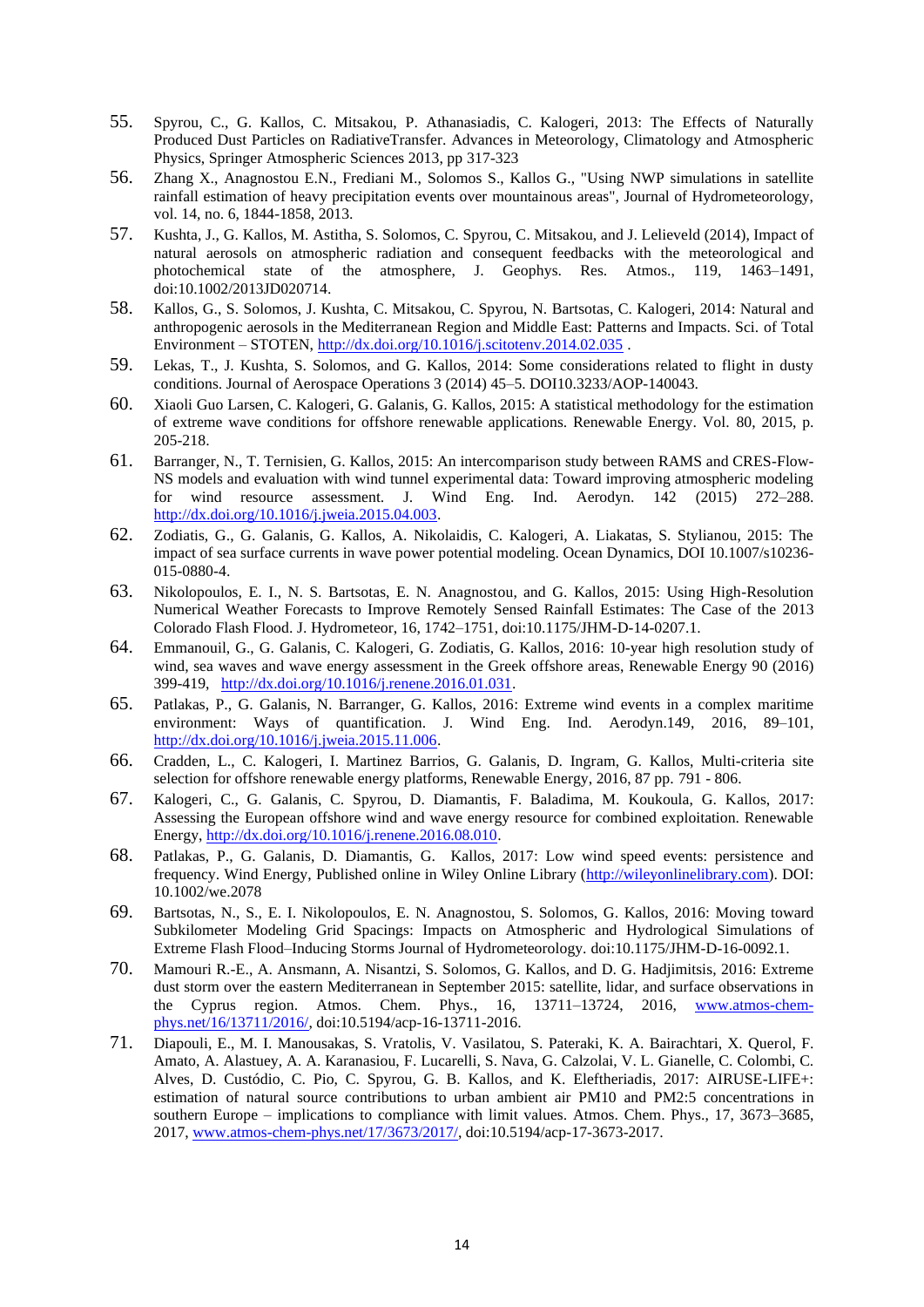- 72. Liakatas, A., G. Galanis, C. Kalogeri, and G. Kallos, 2017: Wave power estimation by means of spectral wave models and satellite records. J. of Operational Oceanography, [http://dx.doi.org/10.1080/1755876X.2017.1289011.](http://dx.doi.org/10.1080/1755876X.2017.1289011)
- 73. Patlakas, P., E. Drakaki, G. Galanis, C. Spyrou, G. Kallos, 2017. Wind gust estimation by combining a numerical weather prediction model and statistical post-processing. Energy Procedia, 125, 190-198.
- 74. Tsekeri<sup>1</sup> Alexandra, Anton Lopatin, Vassilis Amiridis, Eleni Marinou, Julia Igloffstein, Nikolaos Siomos, Stavros Solomos, Panagiotis Kokkalis, Ronny Engelmann, Holger Baars, Myrto Gratsea, Panagiotis I. Raptis, Ioannis Binietoglou, Nikolaos Mihalopoulos, Nikolaos Kalivitis, Giorgos Kouvarakis, Nikolaos Bartsotas, George Kallos, Sara Basart, Dirk Schuettemeyer, Ulla Wandinger, Albert Ansmann, Anatoli P. Chaikovsky, and Oleg Dubovik. 2017. GARRLiC and LIRIC: strengths and limitations for the characterization of dust and marine particles along with their mixtures. Atmos. Meas. Tech., 10, 4995– 5016, 2017, [https://doi.org/10.5194/amt-10-4995-2017.](https://doi.org/10.5194/amt-10-4995-2017)
- 75. Bartsotas, N. S., Anagnostou, E. N., Nikolopoulos, E. I., & Kallos, G., 2018. Investigating satellite precipitation uncertainty over complex terrain. Journal of Geophysical Research: Atmospheres, 123. [https://doi.org/10.1029/2017JD027559.](https://doi.org/10.1029/2017JD027559)
- 76. Patlakas, P., C. Stathopoulos, H. Flocas, C. Kalogeri and G. Kallos, 2019. Regional Climatic Features of the Arabian Peninsula. Atmosphere 2019, 10(4), 220; [https://doi.org/10.3390/atmos10040220.](https://doi.org/10.3390/atmos10040220)
- 77. Stathopoulos, C., G. Galanis, N. S. Bartsotas, and G. Kallos, 2018: A methodology for optimizing probabilistic wind power forecasting. Adv. Geosci., 45, 289–294, 2018[, https://doi.org/10.5194/adgeo-45-](https://doi.org/10.5194/adgeo-45-289-2018) [289-2018.](https://doi.org/10.5194/adgeo-45-289-2018)
- 78. Joaquín Tintoré1\*, Nadia Pinardi 2, Enrique Álvarez-Fanjul 3, Eva Aguiar 4, Diego Álvarez-Berastegui 4, Marco Bajo5, Rosa Balbin6, Roberto Bozzano7, Bruno Buongiorno Nardelli 7, Vanessa Cardin8, Benjamin Casas 9, Miguel Charcos-Llorens 4, Jacopo Chiggiato10, Emanuela Clementi 11, Giovanni Coppini 11, Laurent Coppola12, Gianpiero Cossarini 8, Alan Deidun13, Salud Deudero6\*, Fabrizio D'Ortenzio12\*, Aldo Drago13, Massimiliano Drudi 11, Ghada El Serafy 14, Romain Escudier 11, Patrick Farcy 15, Ivan Federico11, Juan Gabriel Fernández 4, Christian Ferrarin5, Cristina Fossi 16, Costas Frangoulis 17, Francois Galgani 18, Slim Gana19, Jesús García Lafuente20, Marcos García Sotillo3, Pierre Garreau15, Isaac Gertman21, Lluis Gómez-Pujol 22, Alessandro Grandi 11, Daniel Hayes 23, Jaime Hernández-Lasheras 4, Barak Herut 21, Emma Heslop24, Karim Hilmi 25, Melanie Juza4, George Kallos 26, Gerasimos Korres 17, Rita Lecci 11, Paolo Lazzari 27, Pablo Lorente3, Svitlana Liubartseva11, Ferial Louanchi 28, Vlado Malacic29, Gianandrea Mannarini 11, David March30, Salvatore Marullo31, Elena Mauri 27, Lorinc Meszaros 14, Baptiste Mourre4, Laurent Mortier 32, Cristian Muñoz-Mas 4, Antonio Novellino33, Dominique Obaton34, Alejandro Orfila9, Ananda Pascual 9, Sara Pensieri 7, Begoña Pérez Gómez 3, Susana Pérez Rubio3, Leonidas Perivoliotis 17, George Petihakis 17, Loic Petit de la Villéon15, Jenny Pistoia11, Pierre-Marie Poulain8, Sylvie Pouliquen15, Laura Prieto35, Patrick Raimbault 36, Patricia Reglero6, Emma Reyes 4, Paz Rotllan4, Simón Ruiz 9, Javier Ruiz 37, Inmaculada Ruiz 4, Luis Francisco Ruiz-Orejón38, Baris Salihoglu39, Stefano Salon8, Simone Sammartino20, Agustín Sánchez Arcilla40, Antonio Sánchez-Román9, Gianmaria Sannino41, Rosalia Santoleri 5, Rafael Sardá38, Katrin Schroeder 10, Simona Simoncelli 42, Sarantis Sofianos 26, Georgios Sylaios 43, Toste Tanhua44, Anna Teruzzi 8, Pierre Testor 32, Devrim Tezcan45, Marc Torner 4, Francesco Trotta2, Georg Umgiesser 5, Karina von Schuckmann34, Giorgia Verri 11, Ivica Vilibic46, Mustafa Yucel 45, Marco Zavatarelli 2 and George Zodiatis 47. 2019: Challenges for Sustained Observing and Forecasting Systems in the Mediterranean Sea. **Frontiers in Marine Science**. 13 September 2019 | [https://doi.org/10.3389/fmars.2019.00568.](https://doi.org/10.3389/fmars.2019.00568)
- 79. Koukoula, M., E.I. Nikolopoulos, J. Kushta, N.S. Bartsotas, G. Kallos, and E.N. Anagnostou, 2019: A Numerical Sensitivity Analysis of Soil Moisture Feedback on Convective Precipitation. J. Hydrometeor., 20, 23–44,<https://doi.org/10.1175/JHM-D-18-0134.1>
- 80. Kalogeri C, Lekas TI, Kallos G. Assessing the availability of seaplane operations in the Aegean Sea. Aeron & Aerospace Oper., 2019,3(2):76-82.
- 81. Stathopoulos, C., P. Patlakas, C. Tsalis and G. Kallos, 2020: The Role of Sea Surface Temperature Forcing in the Life-Cycle of Mediterranean Cyclones. Remote Sens. 2020, 12, 825; doi:10.3390/rs12050825.
- 82. Stathopoulos, C., G. Galanis, G. Kallos, 2020: A coupled modeling study of mechanical and thermodynamical airocean interface processes under sea storm conditions. Dynamics of Atmospheres and Oceans 91 (2020) 101140[. https://doi.org/10.1016/j.dynatmoce.2020.101140.](https://doi.org/10.1016/j.dynatmoce.2020.101140)
- 83. Patlakas, P., C. Stathopoulos, C. Tsalis, G. Kallos, 2020: Wind and wave extremes associated with tropical-like cyclones in the Mediterranean Basin. Int. J. Climatology 2020; 1–22. [https://doi.org/10.1002/joc.6795.](https://doi.org/10.1002/joc.6795)